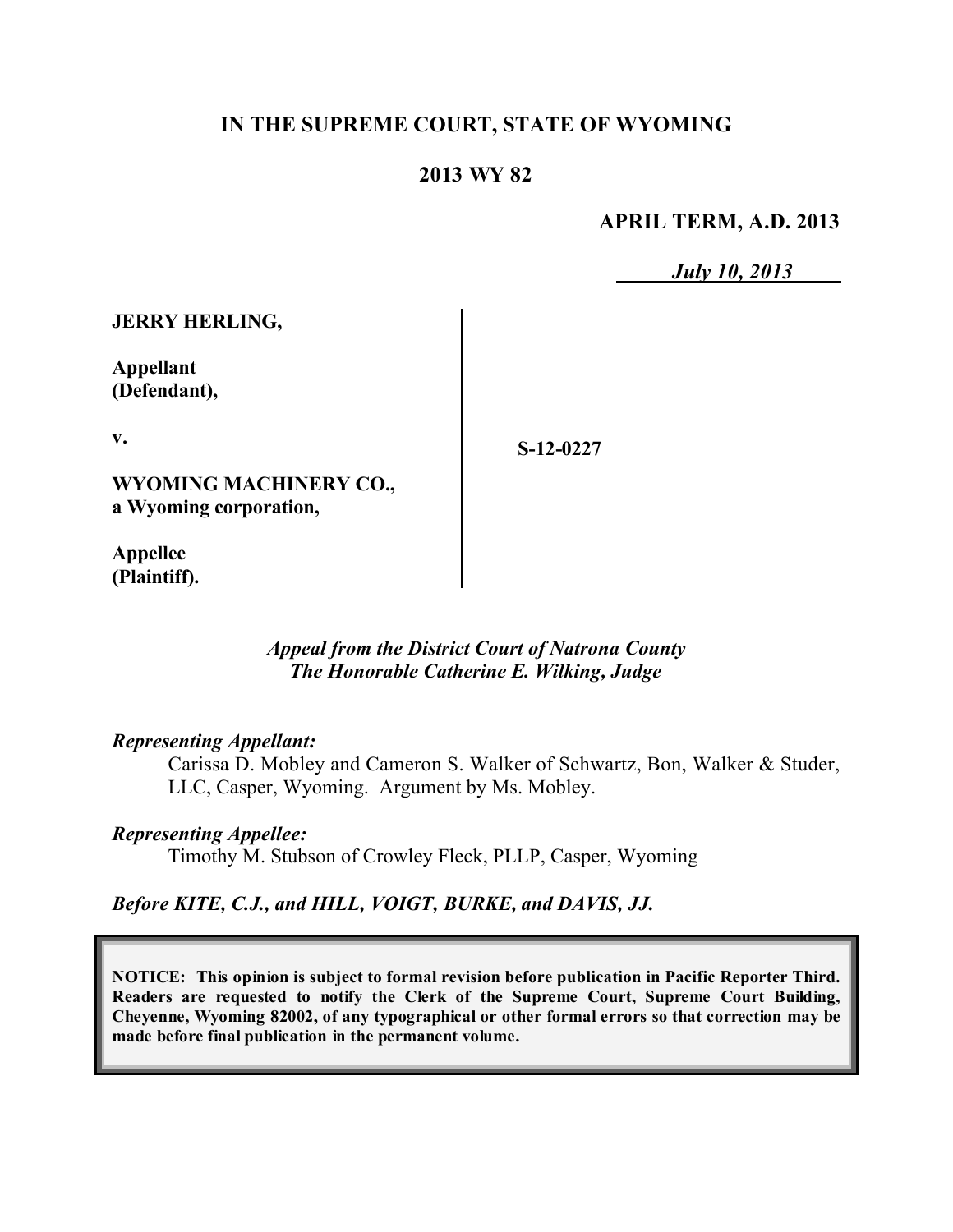## **DAVIS**, Justice.

[¶1] This case involves a complicated series of events that have so far led to litigation in as many as three Wyoming district courts, a jury trial in the United States District Court for the District of Wyoming, a bankruptcy proceeding in California, and this appeal. Jerry Herling Construction, Inc. ("JHCI") contracted with Wyoming Machinery for rental and service of earthmoving equipment, but defaulted on the payments due under the agreement. Wyoming Machinery seeks to enforce personal guaranties of JHCI's performance against Jerry Herling, JHCI's CEO. Herling argues that an assignment of JHCI's retainage account and a settlement between other parties released him from his guaranties. We agree with the trial court that Wyoming Machinery was entitled to judgment against Herling on his guaranties as a matter of law, but we find that there are genuine issues of material facts as to the correct amount of the judgment, and we therefore reverse and remand for further proceedings consistent with this opinion.

### **ISSUES**

[¶2] 1. Did JHCI's assignment of retainage it claimed to be owed by Tetra Tech EC, Inc. or an oral promise or representation by an employee of Wyoming Machinery release Jerry Herling from personal guaranties of JHCI's performance?

2. Did a settlement agreement between Tetra Tech and Wyoming Machinery release Jerry Herling from personal liability on his guaranties?

3. Were there genuine issues of material fact regarding the proper amount of the judgment to which Wyoming Machinery was entitled against Mr. Herling?

## **FACTS**

[¶3] In 2007, PacifiCorp began development of three wind turbine farms in Converse and Carbon counties. PacifiCorp hired Tetra Tech as the project's general contractor, and Tetra Tech subcontracted the civil earth moving work to JHCI. Jerry Herling is the CEO and majority shareholder of JHCI.

[¶4] Herling executed a revolving credit agreement with Wyoming Machinery for the rental of heavy earthmoving equipment and maintenance services in his capacity as CEO of JHCI. He also executed a personal guaranty of JHCI's performance of the rental agreement. Beginning in February of 2008, Wyoming Machinery rented JHCI approximately forty-four pieces of heavy machinery under the agreement.

[¶5] JHCI began having difficulties paying its suppliers in June of 2008. Herling claimed that PacifiCorp significantly accelerated the construction schedule to complete the wind farm projects by the end of 2008 in order to reap the benefits of federal tax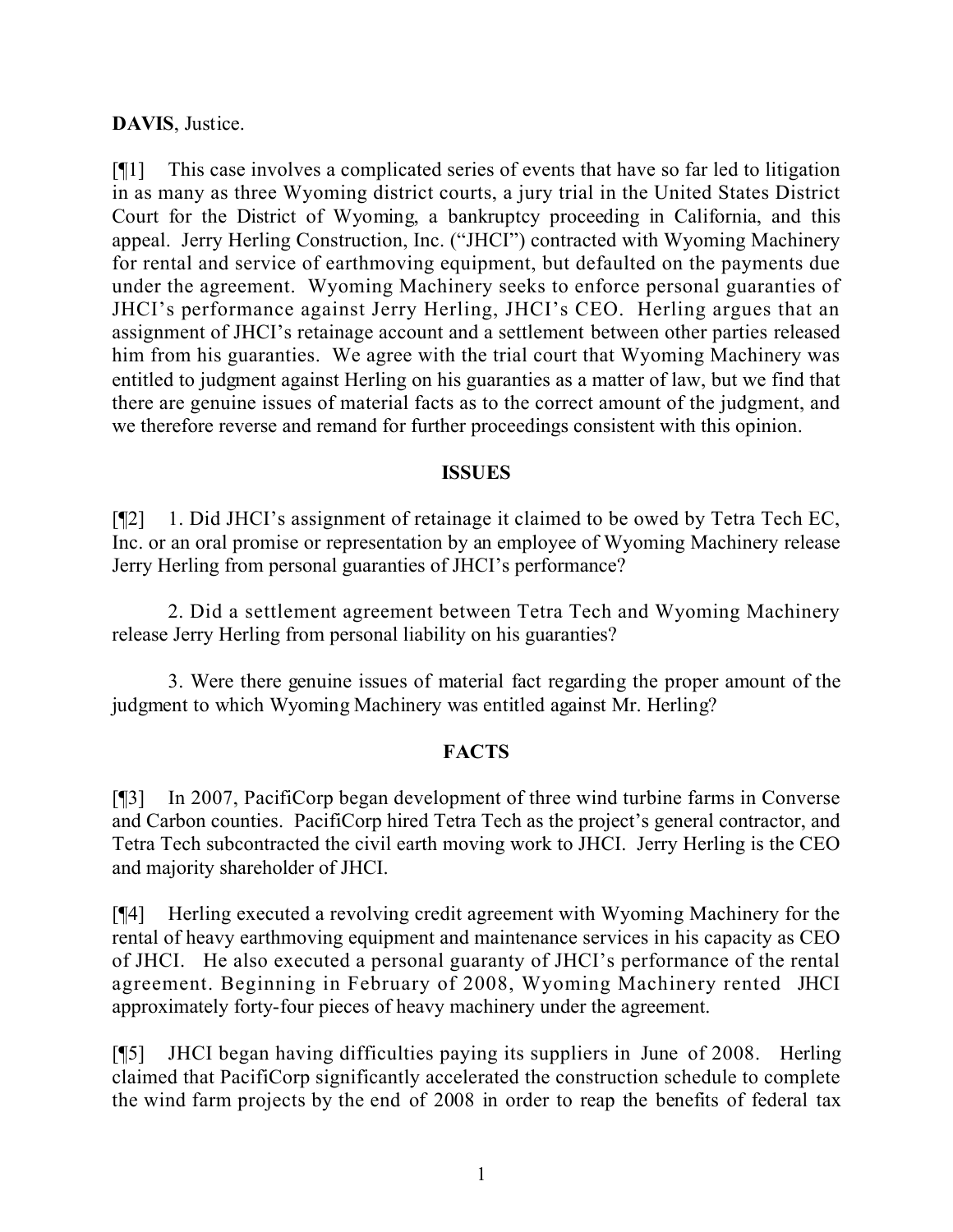credits which were to expire soon. He contends that this accelerated schedule required JHCI to provide additional equipment and labor not included in its bid. He argued that JHCI was unable to make payroll or pay his suppliers because Tetra Tech stopped paying JHCI for work it had completed. Tetra Tech contended below and in a federal lawsuit that JHCI was not paid because it failed to properly perform the work required by its subcontract, and that Tetra Tech therefore properly withheld funds arguably due JHCI from a retainage account. $<sup>1</sup>$ </sup>

[¶6] Wyoming Machinery threatened to remove its equipment from the jobs when it was not paid as required by the revolving credit agreement. Jerry Herling then signed a second personal guaranty which induced Wyoming Machinery to allow him to continue to use the equipment so that the work required by JHCI's subcontract could continue.

[¶7] In August of 2008, Tetra Tech learned that JHCI was not paying its suppliers, which could result in material liens being filed on the real property on which the wind farms were being built. Tetra Tech approached Wyoming Machinery and offered to pay some of JHCI's debt directly by using a two-party check that would draw on funds held in JHCI's retainage account in exchange for partial lien waivers from Wyoming Machinery. Wyoming Machinery supplied Tetra Tech with the requested lien waivers, but Tetra Tech did not pay anything at that point, later claiming that it had never agreed to pay any specific amount.

[¶8] Wyoming Machinery then again threatened JHCI with removal of the equipment unless JHCI assigned its interest in the retainage held by Tetra Tech to it. Jerry Herling executed the requested assignment as president of JHCI on September 16, 2008. Herling claims that he was released from his personal guaranties by an oral promise made to induce him to sign the assignment on behalf of JHCI. The facts concerning this assignment and its terms will be discussed in detail below.

[¶9] Tetra Tech refused to pay Wyoming Machinery any of the retainage it allegedly owed JHCI, assignment notwithstanding. Wyoming Machinery then terminated the revolving credit agreement with JHCI and removed its equipment in early September of 2008. Tetra Tech terminated its subcontract with JHCI and hired a replacement contractor to finish the excavation work on the wind farm projects. By this time JHCI owed Wyoming Machinery almost \$1.3 million. JHCI claims that approximately \$1.5 million remained in its retainage account with Tetra Tech at the time of these events.

 <sup>1</sup> Retainage is a percentage of what one party to a construction contract owes the other, which is withheld to assure that all of the work under the contract has been satisfactorily completed and that all mechanic's liens have been released or expired. Those funds allow the owner or prime contractor to hire a replacement contractor or to pay to have liens released when necessary. *See A-C Const., Inc. v. Bakke Corp.*, 956 P.2d 219, 226 (Or. Ct. App. 1998); 3 Philip L. Bruner & Patrick J. O'Connor, Jr., *Bruner & O'Connor on Construction Law* § 8:18 (2002).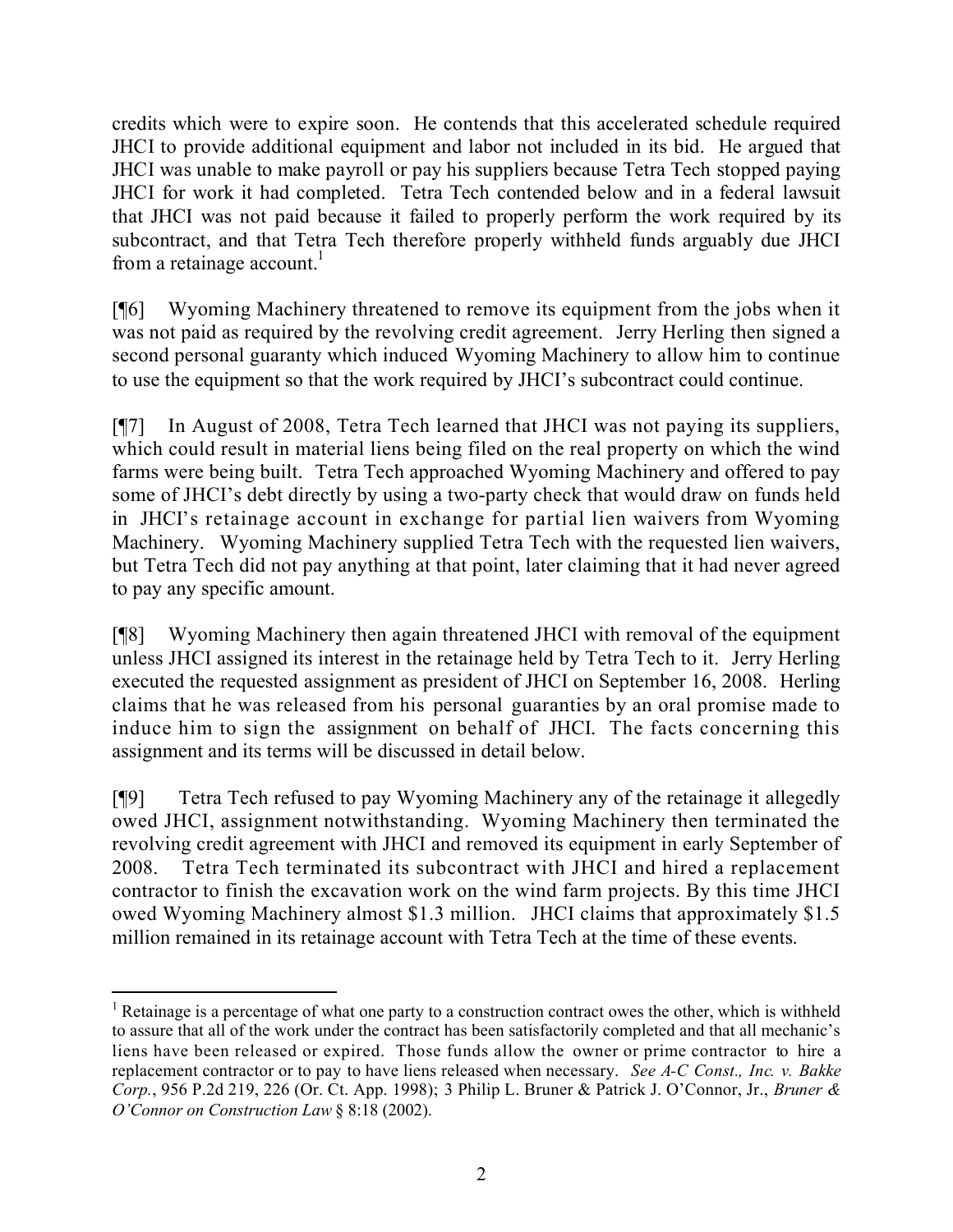[¶10] Wyoming Machinery sued JHCI, Tetra Tech, and Jerry Herling in the Seventh Judicial District in November of 2008. It claimed *quantum meruit* and breach of contract against JHCI and Tetra Tech. It claimed that Tetra Tech breached a promise that it would pay the company from JHCI's retainage, thus causing it to leave its equipment in place and to forego remedies it would otherwise have pursued. It also sought to hold Jerry Herling personally liable on his guaranties of JHCI's obligations under the revolving credit agreement.

[¶11] Wyoming Machinery also filed liens on the real property where its rental equipment had been used. On April 28, 2010, the Natrona County District Court granted Tetra Tech's motion for partial summary judgment and dismissed the lien claims, holding that rental equipment was not "material" within the scope of Wyoming's material lien statute, and that the liens were therefore invalid. That determination has not been appealed.

[¶12] In the meantime, JHCI filed a petition for Chapter 11 bankruptcy relief in the United States Bankruptcy Court for the Central District of California on April 5, 2010, and the proceedings against it in this case were stayed. There is no indication that the claims against JHCI were ever dismissed, and so they are evidently still pending, but do not appear to have been pursued.

[¶13] After the ruling dismissing the lien claims and the bankruptcy filing, Tetra Tech and Safeco, which had supplied bonds to obtain release of the liens, entered into a written settlement agreement with Wyoming Machinery on December 28, 2010. Tetra Tech paid Wyoming Machinery \$500,000 for a stipulated dismissal of claims against it and Safeco. Herling claims that he was released by this agreement, or in the alternative, that the \$500,000 payment should reduce any judgment against him as guarantor of JHCI's obligation to Wyoming Machinery. The settlement agreement will be examined in greater detail below.

[¶14] Meanwhile, Tetra Tech had sued JHCI and Jerry Herling in the United States District Court for the District of Wyoming on September 25, 2008, claiming that JHCI had breached its subcontract. JHCI counterclaimed, alleging a breach of contract by Tetra Tech. Summary judgment was granted as to some of the personal claims against Herling, and the rest were dismissed by stipulation, and he therefore ceased to be a party before that case went to trial between Tetra Tech and  $JHCl<sup>2</sup>$ 

[¶15] Tetra Tech was ultimately awarded a judgment of approximately \$1.4 million on October 31, 2011, although JHCI was allowed a substantial setoff based upon a theory of

 2 *Tetra Tech EC, Inc. v. Jerry Herling Construction Inc. & Jerry Herling*, *an individual*, No. CV-08- 00210, Documents 22, 112, and 123, (D. Wyo. Oct. 3, 2011).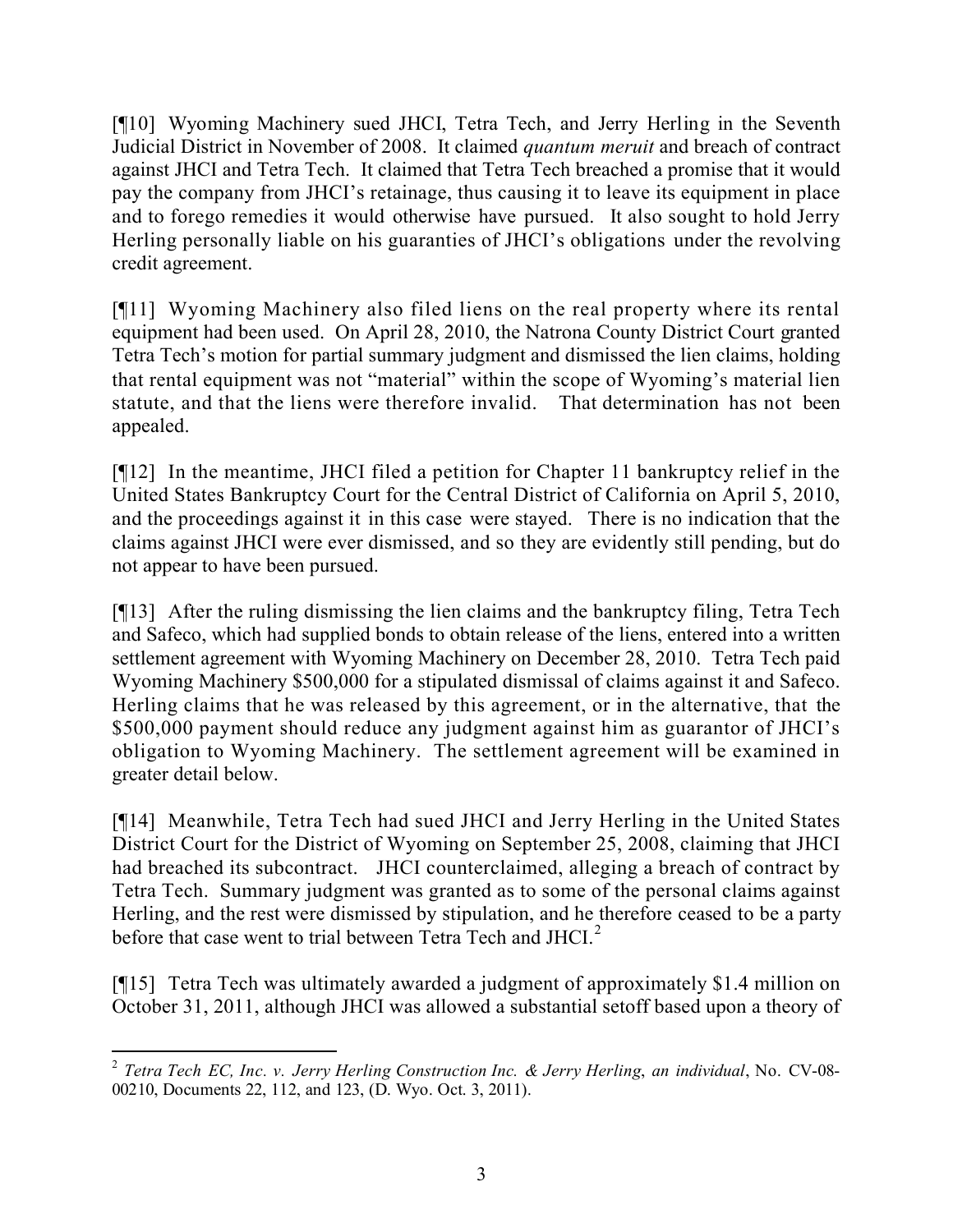unjust enrichment.<sup>3</sup> As will be discussed below, that case involved a relatively complex set of claims and counterclaims which may have directly or indirectly determined the ownership of funds held in JHCI's retainage account with Tetra Tech.

[¶16] Wyoming Machinery moved for summary judgment against Jerry Herling in this case on January 31, 2011, about a month after its settlement with Tetra Tech. Herling responded to the motion and also filed a cross-motion to dismiss, collectively claiming that he had been released from his guarantee by virtue of the settlement between Tetra Tech and Wyoming Machinery or the assignment of JHCI's retainage to Wyoming Machinery. In a statement of material facts filed with its motion for summary judgment under Wyoming Rule of Civil Procedure 56.1, Wyoming Machinery indicated that the undisputed amount of its debt was \$884,019.59, plus attorney fees. This would be approximately what JHCI originally owed Wyoming Machinery, less \$500,000.

[¶17] On October 21, 2011, the district court denied Herling's motion to dismiss based on the Wyoming Machinery/Tetra Tech settlement, concluding that:

> The Defendant Jerry Herling is not a party to the subject settlement agreement entered into between Wyoming Machinery Company, Tetra Tech EC, Inc., and Safeco Ins. Co. of America. Said agreement specifically requires the Plaintiff to pursue the claims against Defendant Jerry Herling and did not intend or contemplate Defendant Herling as a third party beneficiary.

[¶18] At some point, the district judge evidently made an oral ruling that she would grant Wyoming Machinery's motion for summary judgment. The date of the hearing at which that ruling was made is not reflected in the record, and there is no transcript of any hearing at which the ruling was made.

[¶19] The parties submitted competing written orders to implement the oral decision. Wyoming Machinery submitted a proposed order which would have awarded it judgment for \$1,383,472.93 on October 31, 2011, the same day the federal court entered judgment against JHCI in favor of Tetra Tech. Herling objected, claiming that the \$500,000 paid from JHCI's retainage account should be credited against the amount he had been found to owe, that Wyoming Machinery had admitted as much in its statement of material facts, and that the court had made no finding or order as to the amount of the judgment in its

 $\overline{a}$ <sup>3</sup> The federal court record reflects that some form of relief from the automatic stay was granted by the California bankruptcy court. *Tetra Tech EC, Inc. v. Jerry Herling Construction Inc. & Jerry Herling*, *an individual*, No. CV-08-2010, Documents 64 and 66 (D. Wyo. Oct. 3, 2011) (minute orders by Hon. William F. Downes).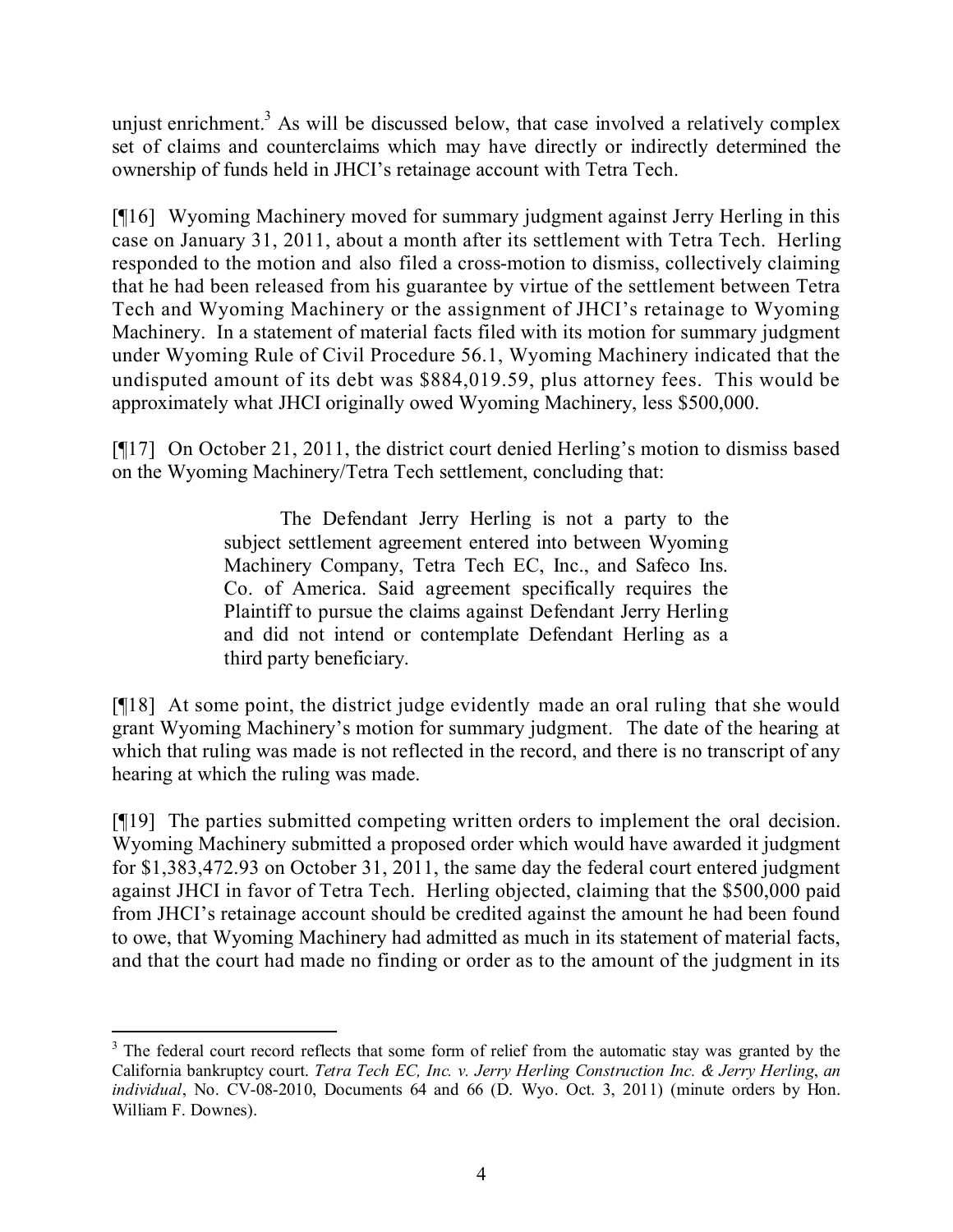previous oral ruling. He accordingly submitted an order which would have granted Wyoming Machinery judgment against him for \$883,472.93.<sup>4</sup>

[¶20] Herling also moved to rejoin Tetra Tech, which had been dismissed as a result of the settlement. He filed an affidavit of Cameron S. Walker, who had been counsel for JHCI in the federal case described above. Mr. Walker attested that Tetra Tech had claimed the \$500,000 in the federal case, and submitted an exhibit used at trial by Tetra Tech's forensic accountant to establish its damages. That document reflected a claim for "Wyoming Machinery (Settlement, Nov 2010) \$500,000." Mr. Walker's affidavit concluded that part of Tetra Tech's judgment against JHCI included the \$500,000 Wyoming Machinery is attempting to recover from Herling in this case. Herling contended that Tetra Tech needed to be a party in order to assure that he would not have to pay what Tetra Tech had already recovered against JHCI on his guaranties.

[¶21] Wyoming Machinery responded that it would be required to repay Tetra Tech up to \$500,000 if it ever succeeded in recovering anything over \$884,472.93 from Herling because of the terms of its settlement agreement. The response did not address the effect, if any, of the Tetra Tech judgment against JHCI.

[¶22] On December 16, 2011, the district court entered a written order on Wyoming Machinery's motion for summary judgment, finding that: (1) Herling's personal guaranties were unambiguous; (2) Herling was not a party to JHCI's assignment of retainage to Wyoming Machinery; and (3) Herling failed to introduce evidence showing a genuine issue of material fact on whether the settlement agreement released Herling from his guaranties. It held that JHCI failed to pay for \$1,383,472.93 of equipment and services supplied by Wyoming Machinery, and entered judgment against Herling in that amount based on his guaranties. It did not address whether the settlement funds came from JHCI's retainage account, the effect of the federal judgment, or what impact either of those issues might have on the amount owed on the personal guaranties. Herling withdrew his motion to join Tetra Tech because it had become moot in light of the judgment against him.

[¶23] As noted above, Wyoming Machinery's claims against JHCI were stayed but are evidently still pending. The court entered final judgment against Herling under Wyoming Rule of Civil Procedure 54(b), which permits final judgment against one party even when claims against other parties have not been fully adjudicated, thus allowing this appeal to proceed.

 $\overline{a}$  $4$  The parties were \$546.66 apart as to the correct amount of the judgment if Herling is credited for the \$500,000 settlement paid to Wyoming Machinery by Tetra Tech. This relatively minor disparity was not addressed in this appeal, and both figures are referred to in this opinion as they were by the parties in their briefing and in the record.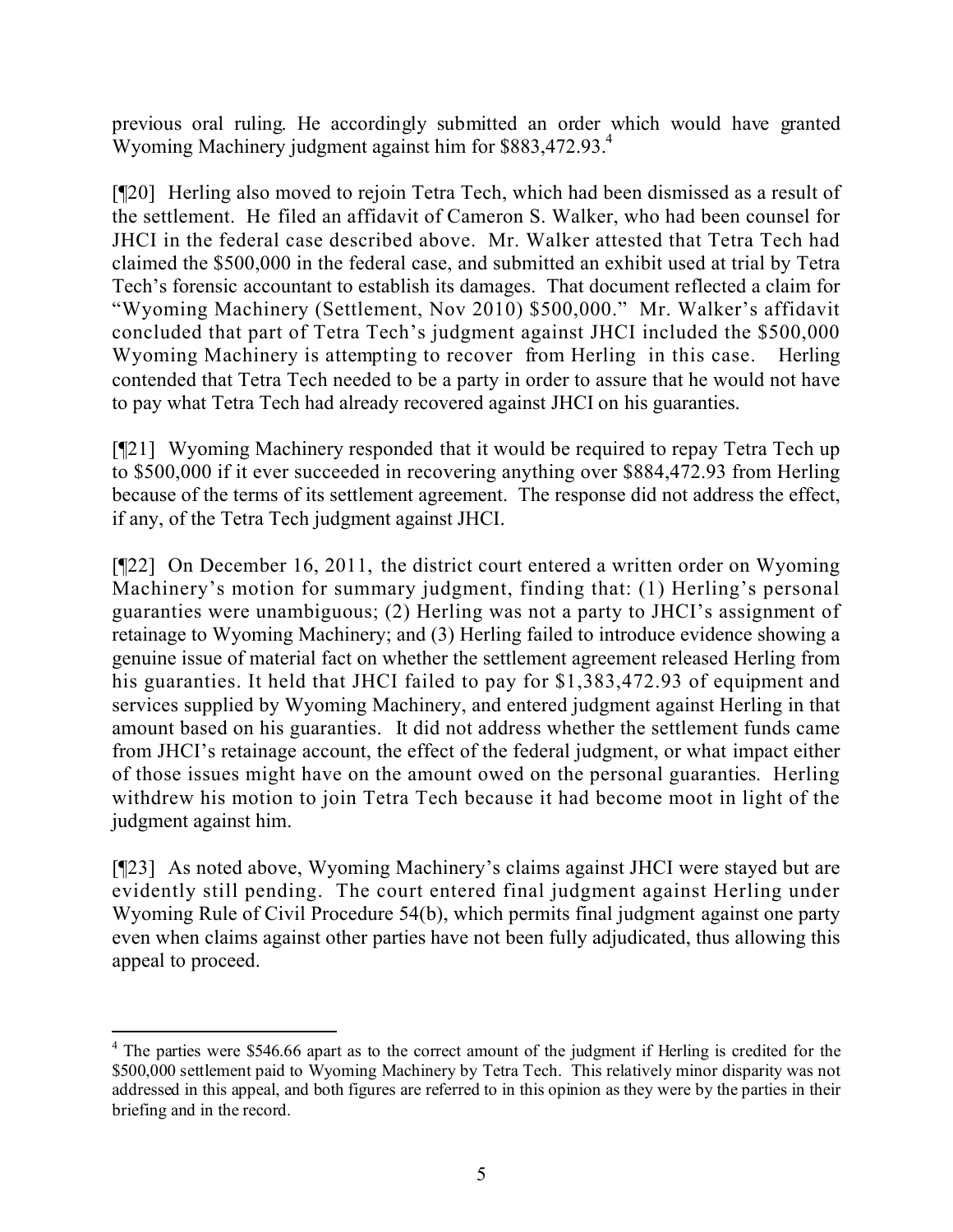#### **STANDARD OF REVIEW**

[¶24] Our standard of review of an order granting summary judgment has been stated often and is as follows:

> We review a summary judgment in the same light as the district court, using the same materials and following the same standards. We examine the record from the vantage point most favorable to the party opposing the motion, and we give that party the benefit of all favorable inferences that may fairly be drawn from the record. A material fact is one which, if proved, would have the effect of establishing or refuting an essential element of the cause of action or defense asserted by the parties. If the moving party presents supporting summary judgment materials demonstrating no genuine issue of material fact exists, the burden is shifted to the non-moving party to present appropriate supporting materials posing a genuine issue of a material fact for trial. We review a grant of summary judgment deciding a question of law de novo and afford no deference to the district court's ruling.

*Redland v. Redland*, 2012 WY 148, ¶ 47, 288 P.3d 1173, 1185 (Wyo. 2012) (quoting *Lindsey v. Harriet*, 2011 WY 80, ¶ 18, 255 P.3d 873, 880 (Wyo. 2011)) (citations omitted).

[¶25] Although one of the issues before us was raised by a pleading styled as a motion to dismiss, it is apparent from the record that it was in substance a cross-motion for summary judgment, and that it was treated as such by the parties and the district court. We will not therefore discuss the standard of review for motions to dismiss.

## **DISCUSSION**

[ $[$ 26] Releases, assignments, and settlement agreements are all types of contracts<sup>5</sup> subject to our usual rules of contractual interpretation:

 $\overline{a}$ 

<sup>5</sup> *See Hall v. Perry*, 2009 WY 83, ¶ 9, 211 P.3d 489, 493 (Wyo. 2009) ("Releases and exculpatory clauses are types of contracts.") (citing *Massengill v. S.M.A.R.T. Sports Medicine Clinic, P.C.*, 996 P.2d 1132, 1135 (Wyo. 2000); *Kelliher v. Herman*, 701 P.2d 1157, 1159 (Wyo. 1985)); *In re Estate of Maycock*, 2001 WY 103, ¶ 10, 33 P.3d 1114, 1117 (Wyo. 2001) ("A settlement agreement is a contract and, therefore, subject to the same legal principles that apply to any contract.") (citing *Matter of Estate of McCormick*, 926 P.2d 360, 362 (Wyo. 1996)); *Boley v. Greenough*, 2001 WY 47, ¶ 11, 22 P.3d 854, 858 (Wyo. 2001) ("Assignments are contracts and are construed according to the rules of contract interpretation.") (citing *Wolter v. Equitable Resources Energy Co., W. Region*, 979 P.2d 948, 951 (Wyo. 1999)).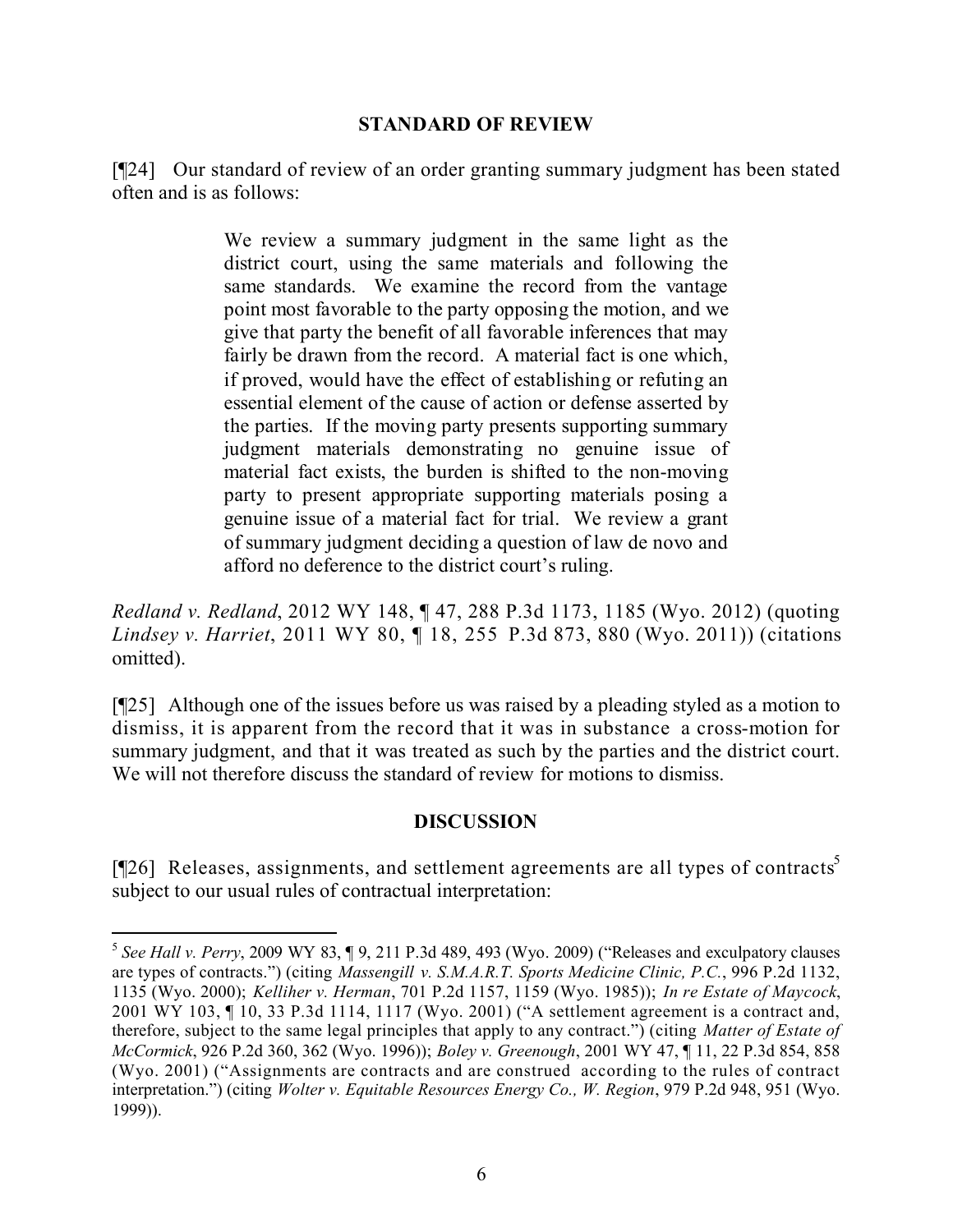The primary focus is on determining the intent of the parties to the contract. The initial question is whether the language of the contract is clear and unambiguous. If it is, then the trial court determines the parties' intent from the contract language alone. It does not consider extrinsic evidence, although it may consider the context in which the contract was written, including the subject matter, the purpose of the contract, and the circumstances surrounding its making, all to help ascertain what the parties intended when they made the contract. The trial court then enforces the contract in accordance with the plain meaning its language would be given by a reasonable person. All of these issues–deciding whether a contract is unambiguous, determining the parties' intent from the unambiguous language, and enforcing the contract in accordance with its plain meaning–involve questions of law for the trial court. When we undertake de novo review of the trial court's conclusions of law, we follow the same familiar path.

*Knight v. TCB Const. & Design, LLC*, 2011 WY 27, ¶ 7, 248 P.3d 178, 181 (Wyo. 2011) (quoting *Terris v. Kimmel*, 2010 WY 110, ¶ 7, 236 P.3d 1022, 1025 (Wyo. 2010)) (citation omitted).

#### *I. Assignment of Retainage*

[¶27] Herling resisted Wyoming Machinery's motion for summary judgment by asserting that JHCI's assignment of retainage released him from his personal guaranties, an assertion which was supported by the assignment, his affidavit, and an excerpt of his deposition testimony. JHCI's retainage assignment provided as follows:

#### RECITALS:

. . . . .<br>. . . . . .

B. Jerry Herling Construction, Inc. has an outstanding balance owed to Wyoming Machinery Company in the amount of \$1,383,472.93 as of September 13, 2008 . . . .

C. Tetra Tech EC, Inc. is in possession of certain funds owed to Jerry Herling Construction, Inc. within the retainage account of Tetra Tech EC, Inc.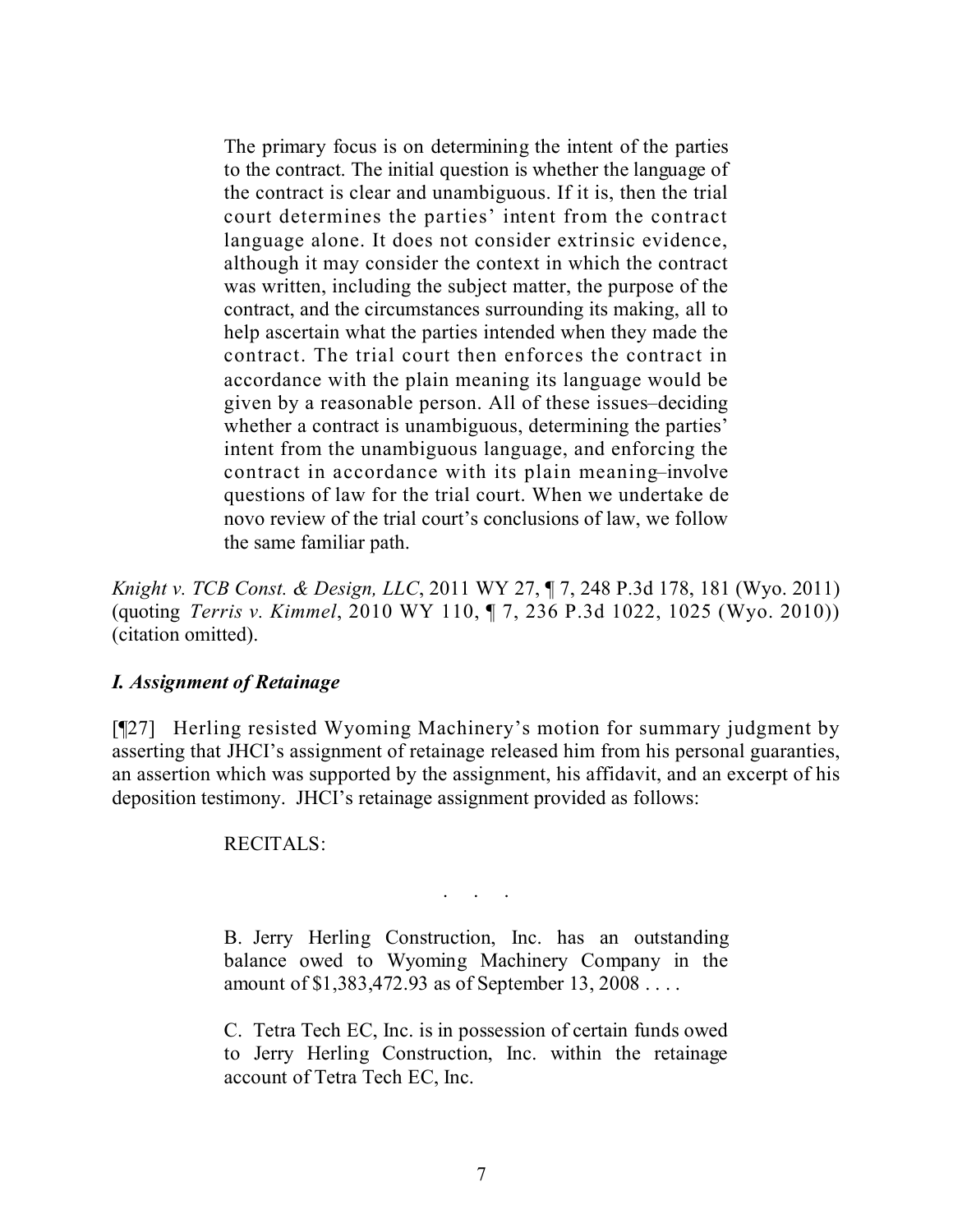D. In connection therewith, Jerry Herling Construction, Inc. desires to transfer and assign to Wyoming Machinery Company, and Wyoming Machinery Company desires to acquire, all of Jerry Herling Construction, Inc.'s right, title and interest in and to any and all retainage funds and other tangible and intangible asserts arising out of the relationship between Jerry Herling Construction, Inc. and Tetra Tech EC, Inc., up to an amount sufficient to pay the entire balanced [sic] owed on Account No. [].

NOW, THEREFORE, for Ten and no/100 Dollars (\$10.00) and other good and valuable consideration, the receipt and sufficiency of which are hereby acknowledged, Jerry Herling Construction, Inc. and Wyoming Machinery Company hereby agree as follows:

#### AGREEMENT:

1. Assignment. Jerry Herling Construction, Inc. hereby grants, transfers, assigns and sets over to Wyoming Machinery Company all of Jerry Herling Construction, Inc.'s right, title and interest in and to any funds held on its behalf in the Tetra Tech EC, Inc. retainage account and any and all tangible and intangible assets arising out of the relationship between Jerry Herling Construction, Inc. and Tetra Tech EC, Inc. (the "Assigned Property") up to an amount sufficient to pay the entire balanced [sic] owed now or in the future on Account No. [].

. . .

3. Jerry Herling Construction, Inc. understands that this assignment in and of itself is not a payment of any amounts owed on Account No. [] and that only receipt of actual funds from Tetra Tech EC, Inc. or Jerry Herling Construction, Inc. will be considered a payment on Account No. []. Jerry Herling Construction, Inc. continues to be liable for all unpaid balances on Account No. [] and Wyoming Machinery Company retains the right to pursue Jerry Herling Construction, Inc. for the same. Wyoming Machinery Company has the right, but not the obligation, to pursue Tetra Tech EC, Inc. for recover[y] of the Assigned Property.

. . . . .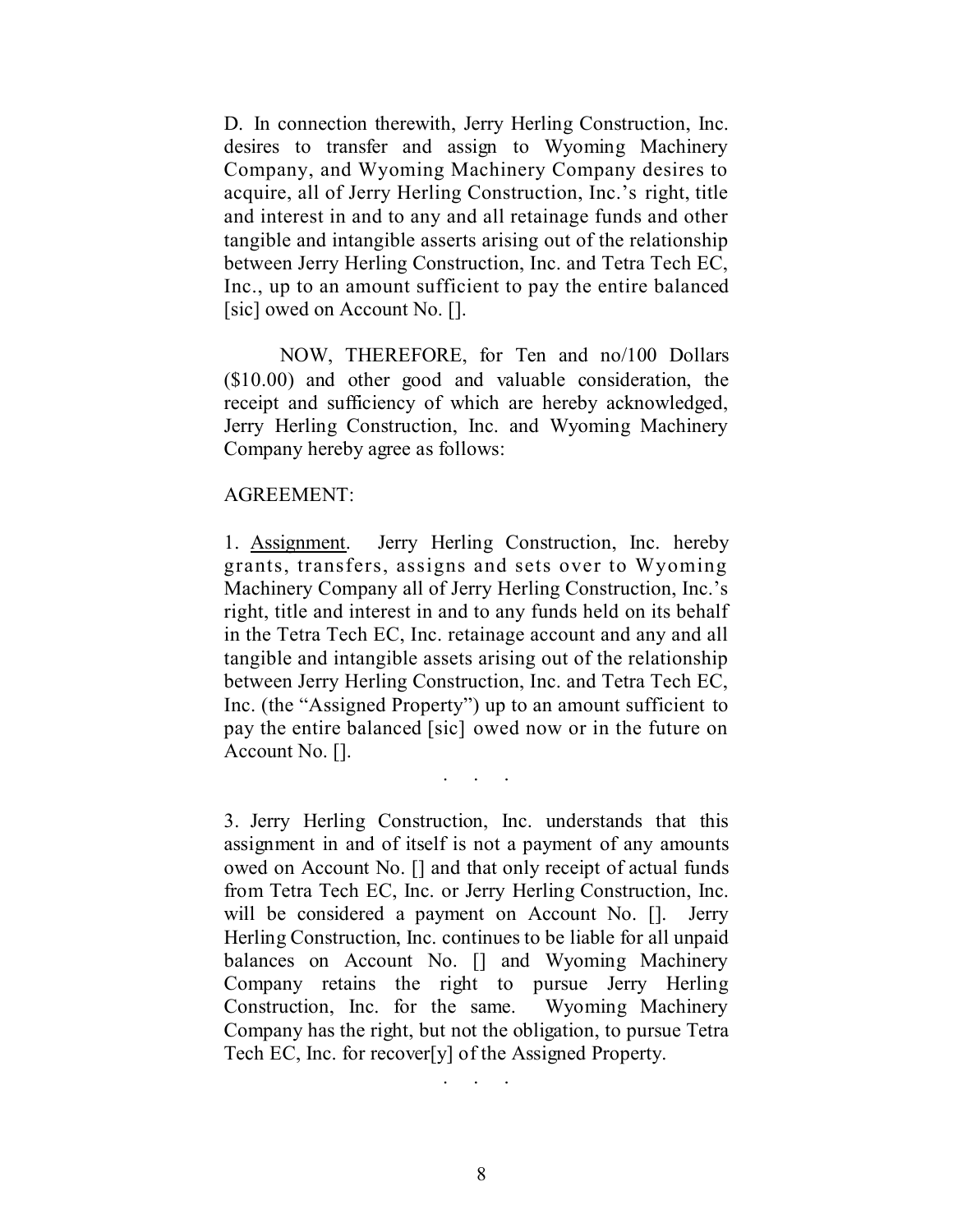[¶28] Herling claims that his execution of JHCI's assignment of its interest in the retainage funds operated as a release of his personal guaranties. He acknowledges that the plain language of the assignment did not release JHCI, but contends that its silence with regard to releasing him personally means that he was in fact released. He also claims that his purported release from his guaranties was the consideration for him to agree to the assignment on JHCI's behalf. He argues that this defense is also supported by representations by a managerial employee of Wyoming Machinery, who he claims told him that he would not be sued on his guaranties if JHCI assigned its interest in the retainage.

[¶29] Herling filed an affidavit which stated as follows:

2. Wyoming Machinery Company ("WMC"), through its employees and representatives, agreed that it would release me from liability on my personal guarantee if I caused JHCI to assign its retention under the Tetra Tech contracts.

3. JHCI assigned to WMC its retention under the Tetra Tech contracts in exchange for that release from my personal guarantee for the debts of JHCI. I relied upon such representation by WMC and its representatives in causing the assignment to be made.

[¶30] We have often stated that conclusory statements are insufficient to generate a genuine issue of material fact. *Creel v. L & L, Inc.*, 2012 WY 124, ¶ 50, 287 P.3d 729, 744 (Wyo. 2012) (citing *Boehm v. Cody Country Chamber of Commerce*, 748 P.2d 704, 710 (Wyo. 1987)). Herling's affidavit is clearly conclusory–it does not identify the employees who are claimed to have agreed to release him personally or the terms of the agreement. It reflects what he claims was his motivation or understanding, but it does not set forth specific facts which would support the conclusions asserted. The affidavit is insufficient to generate a genuine issue of material fact.

[¶31] Herling's deposition testimony about the conversation is somewhat more specific:

Q: Okay. At some point did you talk with Wyoming Machinery about assigning your interest to the retainage –

A: Yes.

Q: – on the project? Tell me about those conversations.

A: Well, I was – I was trying to help Wyoming Machinery, working directly with Arik [Arik Christensen, Wyoming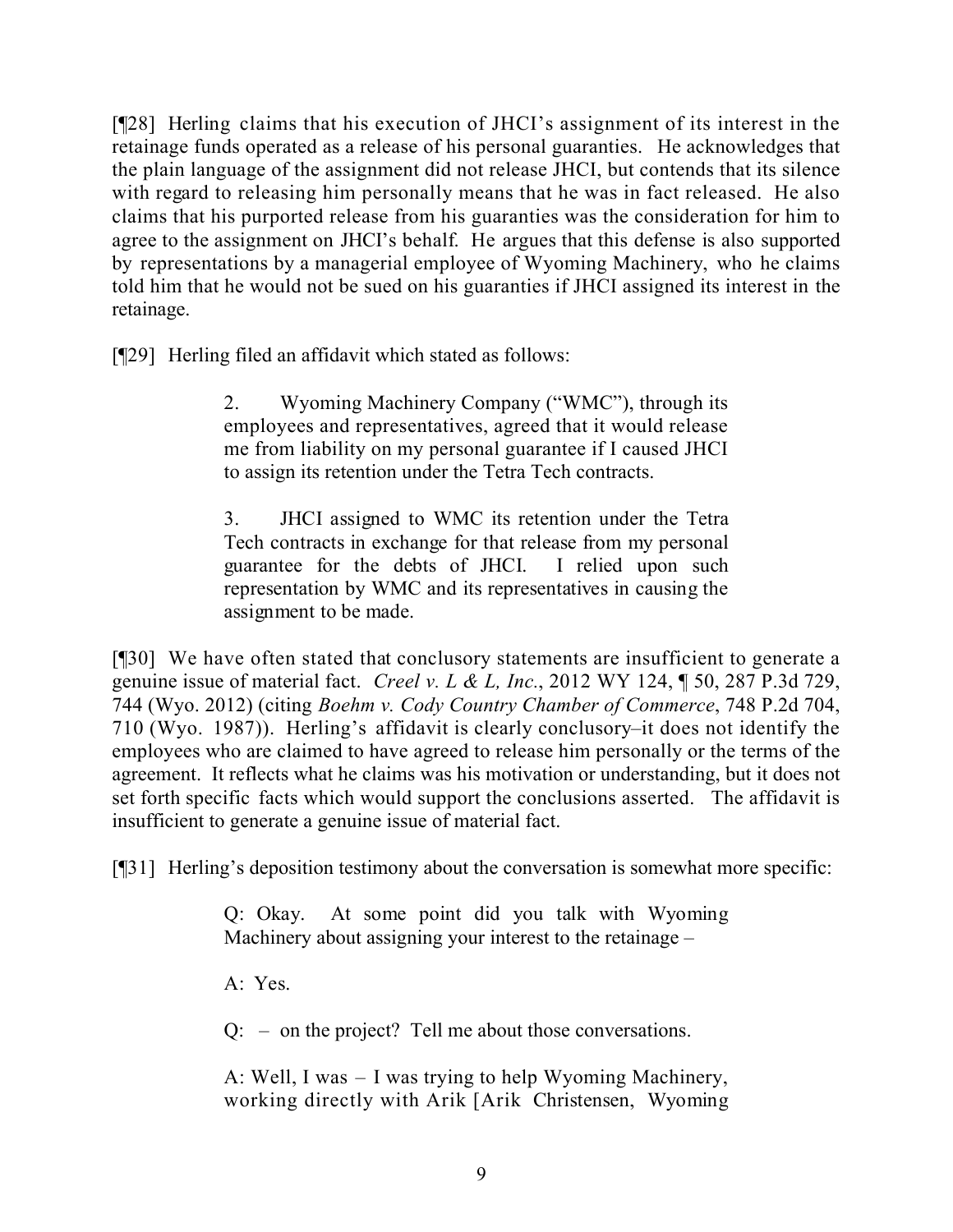Machinery's Credit and Collections Manager], to try to get his money. And  $-$  and, you know, I actually  $-$  I actually called them up and asked, "Hey, you know, we" – you know, "What are we going to do here?" you know.

And he – he said that his attorney was working on something and to come over to his office.

So I went over to his office and he had this Assignment of – of Retention. And I kind of asked, "Well, what's this?"

He goes, "Well, lien rights are really kind of"  $-$  "you" know, kind of"  $-$  "kind of rough in Wyoming, and this is a way for him to get his money."

I said, Well, you know" – "you know, I don't want to get sued. I don't want my company to get sued; I don't want to get sued personally. I don't want any of that."

And he – and his attorney – the attorney was  $a - it$  was a lady I was talking to, I believe, that was on the phone at that – she was on the phone.

And I wanted an explanation of this. I said, "Well, I don't want to be sued."

And it's like, "Well, if you sign this Assignment of Retention, you won't be sued." And I signed that – that Assignment of Retention.

Q: Who made that statement? Was it the attorney or was it Arik?

A: I – I believe it was Arik. I believe it was this – "You sign this" – This is a way so we don't have to sue you," assigning the – the – the retention, which it was almost \$2 million in retention in there, and it would have covered his bill sufficiently.

[¶32] Herling argues that he raised genuine issues of material fact as to whether he was released from his guaranties based on the language of the assignment when viewed in conjunction with the above testimony, and that the district court therefore erred in entering summary judgment for Wyoming Machinery.

[¶33] We must first determine whether the assignment was ambiguous. "An ambiguous contract is an agreement which is obscure in its meaning because of indefiniteness of expression or because of a double meaning being present." *Farr v. Link*, 746 P.2d 431, 433 (Wyo. 1987) (citing *E & E Mining, Inc. v. Flying "D" Group, Inc.*, 718 P.2d 58 (Wyo. 1986)). JHCI assigned Wyoming Machinery its interest in retainage funds held by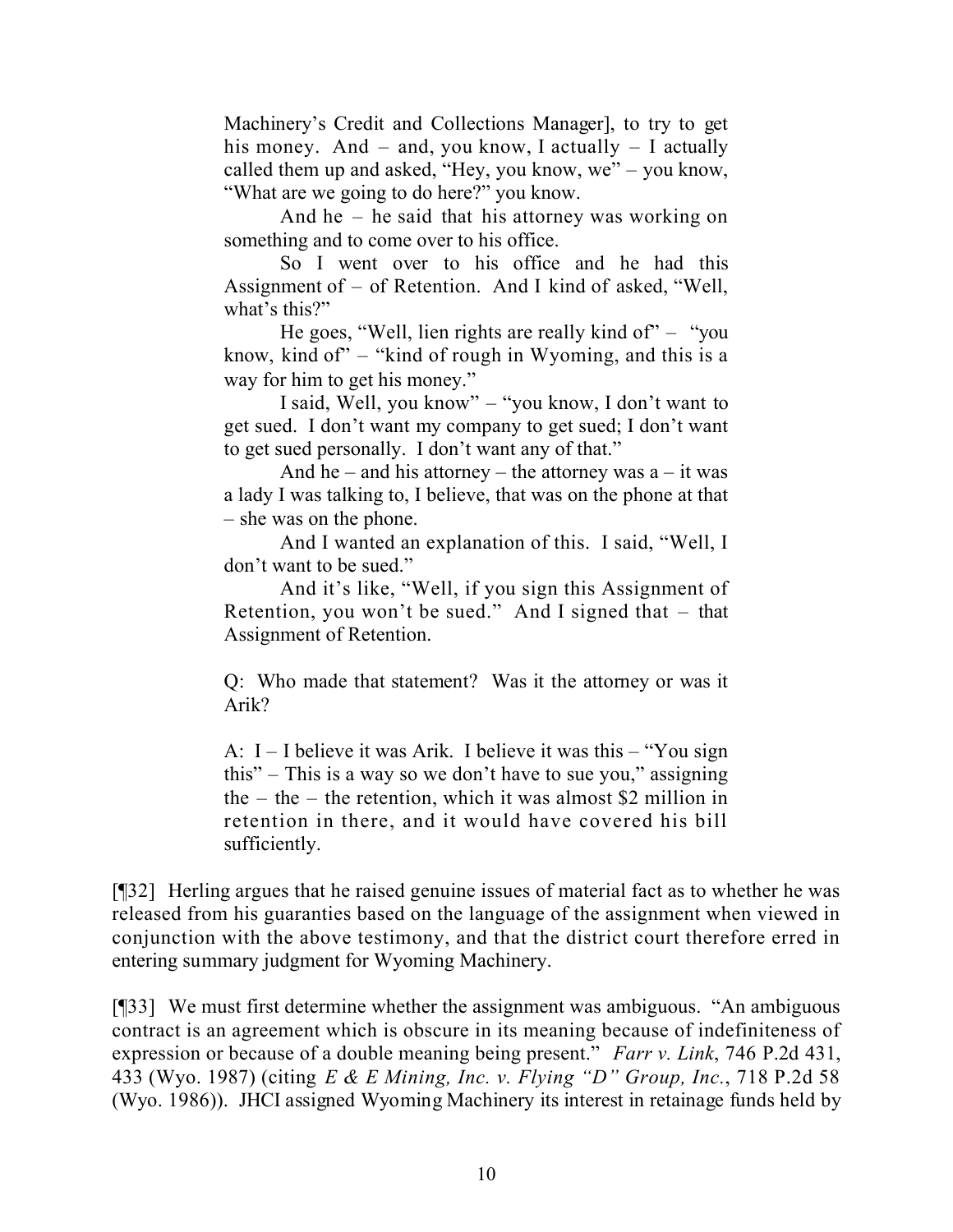Tetra Tech up to the amount JHCI owed to Wyoming Machinery. JHCI also agreed that the assignment did not constitute payment of any amounts owed on the account, and that only receipt of actual funds from Tetra Tech would constitute a payment on JHCI'S account. No payments were ever made as a result of the assignment.

[¶34] Herling was not a party to the assignment; he executed it on behalf of JHCI. The assignment is neither ambiguous nor obscure, and the material facts surrounding its execution are undisputed.

[¶35] When there is no ambiguity in a written agreement, we determine the parties' intent from the language of the contract alone. *See Knight*, ¶ 7, 248 P.3d at 181; *In re Mark E. Dowell Irrevocable Trust # 1*, 2012 WY 154, ¶ 18, 290 P.3d 357, 361 (Wyo. 2012). ("[A] court should not resort to extrinsic or parol evidence or rules of contract construction to avoid or enlarge the clearly expressed intent of the parties.") (citation omitted). Also, "where the contract is entirely silent as to a particular matter, the courts will exercise great caution not to include in the contract, by construction, something which was intended to be excluded." *N. Ohio Traction & Light Co. v. State of Ohio ex rel. Pontius*, 245 U.S. 574, 590, 38 S. Ct. 196, 201, 62 L. Ed. 481 (1918) (Clarke, J., dissenting) (quoting *E. Ohio Gas Co. v. City of Akron*, 90 N.E. 40 (Ohio 1909)). "Mere silence as to [a] claim cannot be construed to constitute a release thereof." *City Nat'l Bank of Huron, S.D., v. Fuller*, 52 F.2d 870, 877 (8th Cir. 1931).

[¶36] The assignment does not by its clear terms release Herling from his guaranties. If the parties to the assignment had intended to release Herling from his personal guaranties, language to accomplish that end could easily have been included.

[¶37] We have held that a court may "confirm its understanding of otherwise seemingly unambiguous language by reviewing evidence which, although extrinsic to the contract, complements that language by clarifying the context in which the agreement was drawn." *Mark E. Dowell Irrevocable Trust*, ¶ 18, 290 P.3d at 361 (citing *Knight*, ¶ 7, 248 P.3d at 181). Herling's testimony, even when viewed in the light most favorable to him as it must be on a motion for summary judgment, does not raise a genuine issue of material fact as to the meaning of the release itself. It is apparent from the excerpt quoted above that the term "you" was never defined, and that the word was as probably used to refer to JHCI as to Herling personally, although Herling also claims to have spoken of avoiding a personal lawsuit.

[¶38] Beyond that, the testimony does not suggest that the Wyoming Machinery representative told Herling that the company would release him from his personal guaranties–he only indicated that Herling would not be sued, without specifying a time frame. Finally, as already noted, the assignment itself does not release JHCI from its contractual obligations, although JHCI would be credited for payments by Tetra Tech if any were made under the assignment. The testimony suggests no reasonable explanation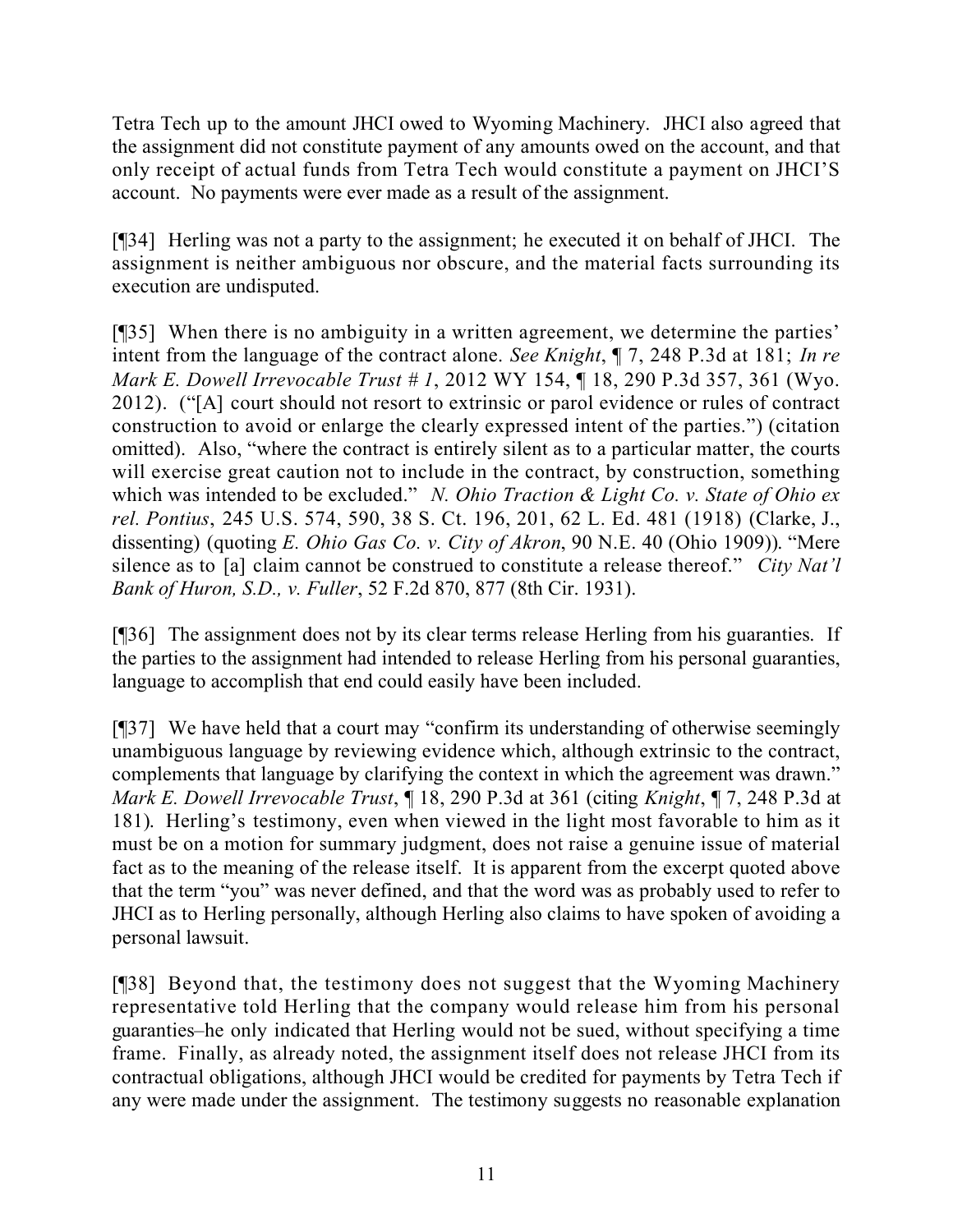for Wyoming Machinery to decline to release JHCI while releasing Herling, an evidently solvent guarantor.

[¶39] Moreover, there is no indication in the record that Herling is unable to read or that the contents of the assignment were misrepresented to him. We have held that a person signing a document is presumed to have read and understood its contents:

> The rule is that the one who signs a paper, without reading it, if he is able to read and understand, is guilty of such negligence in failing to inform himself of its nature that he cannot be relieved from the obligation contained in the paper thus signed, unless there was something more than mere reliance upon the statements of another as to its contents . . . .

*Laird v. Laird*, 597 P.2d 463, 467 (Wyo. 1979) (quoting *Sanger v. Yellow Cab Co., Inc.*, 486 S.W.2d 477, 481 (Mo. 1972)). This is especially true where, as in this case, both parties to a commercial contract are "sophisticated business people . . . [who] have a duty to read the contract carefully." *See Cara's Notions, Inc. v. Hallmark Cards, Inc.*, 140 F.3d 566, 571 (4th Cir. 1998). Herling was the CEO of companies with several decades of excavating experience, including approximately one hundred wind farm projects.

[¶40] The district court correctly analyzed the record and properly held that there were no genuine issues of material fact and that the assignment did not release Herling from his guaranties as a matter of law. *See Sturman v. First Nat'l Bank*, 729 P.2d 667, 677 (Wyo. 1986) ("Summary judgment is proper where the language of an agreement is plain and unambiguous."); 11 James Wm. Moore et al., *Moore's Federal Practice* § 56.25[1][a] (3d ed. 2011) (summary judgment is particularly appropriate where a claim or defense is predicated on the interpretation of an unambiguous contract).

# *II. Waiver, Promissory Estoppel, and Accord and Satisfaction*

[¶41] Herling also claims that the oral statements of the Wyoming Machinery representative released him from his guarantee by virtue of the doctrines of waiver, promissory estoppel, and accord and satisfaction in support of his arguments. He refers us only to the basic "black-letter law" of those doctrines, and does not attempt to relate the applicable law to the facts of his case. In a similar case, we observed as follows:

> An appellant is required to present this court with relevant authority and cogent argument. It is not enough to identify a potential issue with the expectation that this court will flesh out the matter from there. The appellant, at a minimum, must attempt to relate the rule of law he depends upon to the facts of his case.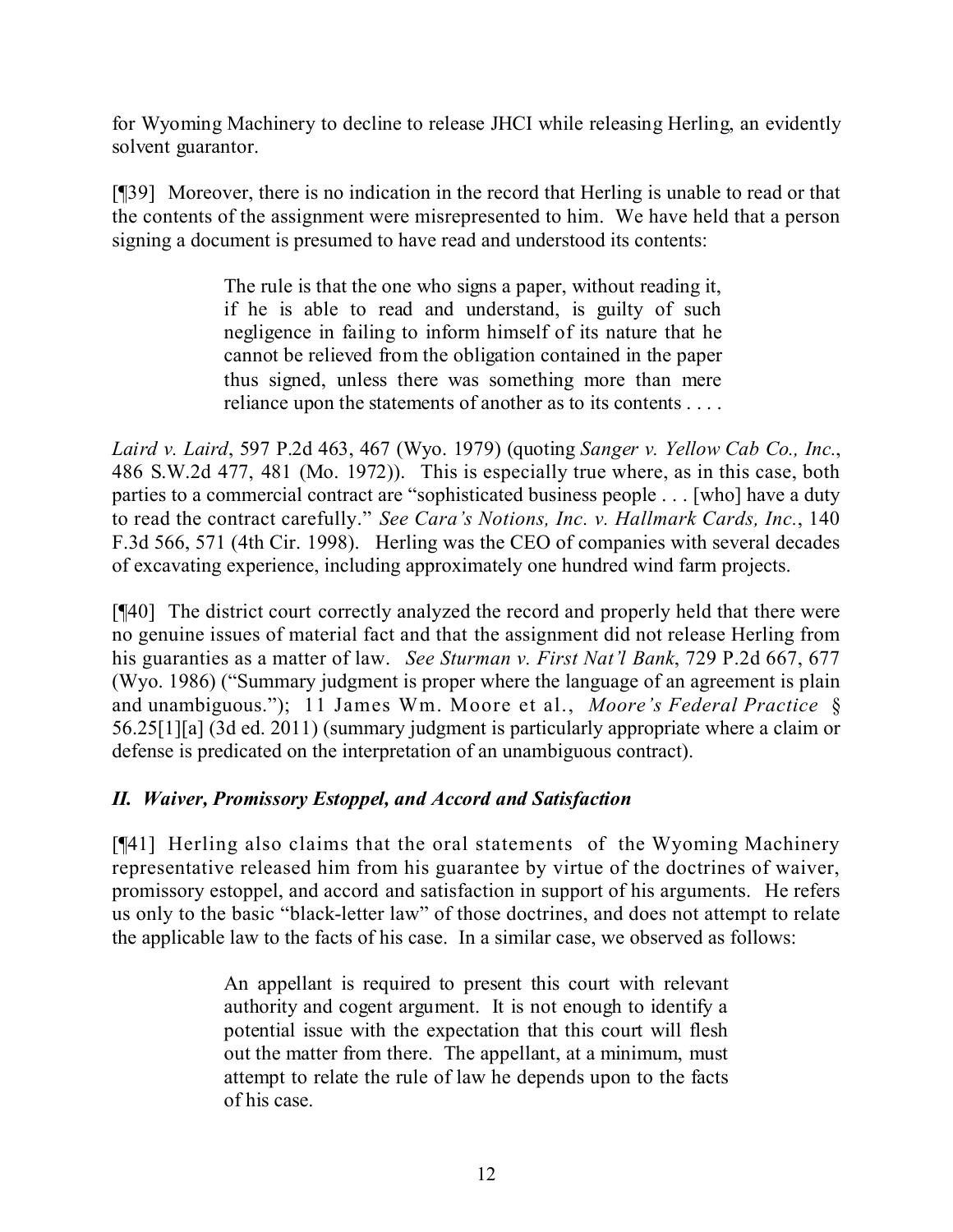*Elder v. Jones*, 608 P.2d 654, 660 (Wyo. 1980); *see also* W.R.A.P. 7.01(f)(1) (requiring an appellant's brief to set forth the "[a]ppellant's contentions with respect to the issues presented"); *BB v. RSR*, 2007 WY 4, ¶ 16, 149 P.3d 727, 734 (Wyo. 2007) ("Mother's vague assertions unsupported by citation to the record do not comply with the requirements of W.R.A.P. 7.01(f)(1) and, therefore, we need not consider her contention."); *Dechert v. Christopulos*, 604 P.2d 1039, 1045 (Wyo. 1980) ("An argument which is not briefed according to our rules of appellate procedure will not be considered.").

[¶42] Although we would be justified in moving on to other issues after this limited analysis, we will comment briefly on the merits for the sake of completeness. "[T]he elements of waiver are (a) existing right; (b) knowledge of that right; and (c) intent to surrender or relinquish it." *Ramirez v. Metropolitan Life Ins. Co.*, 580 P.2d 1136, 1138 (Wyo. 1978). Nothing in Herling's deposition testimony suggests any intent on the part of Wyoming Machinery to release him from his guaranties, and the express language of the assignment demonstrates that although Wyoming Machinery would credit JHCI for any funds actually paid out of retainage, the assignment itself was not a release.

[¶43] The elements of promissory estoppel are:

(1) the existence of a clear and definite promise which the promisor should reasonably expect to induce action by the promisee; (2) proof that the promisee acted to its detriment in reasonable reliance on the promise; and (3) a finding that injustice can be avoided only if the court enforces the promise.

*Redland*, ¶ 91, 288 P.3d at 1194 (quoting *Parkhurst v. Boykin*, 2004 WY 90, ¶ 21, 94 P.3d 450, 460 (Wyo. 2004)).

[¶44] The record raises no genuine issue of material fact with regard to any of the elements of promissory estoppel. There was no "clear and definite promise" to release Herling from his guarantee. There is no proof that Herling acted to his detriment–in fact, the assignment kept Wyoming Machinery from withdrawing its equipment for a short time, benefiting JHCI and probably Herling as well. Finally, it is impossible to find that any injustice was done to Herling, as he gave up nothing by executing the assignment on behalf of JHCI. Tetra Tech refused to honor it, meaning that JHCI's retainage remained its possession.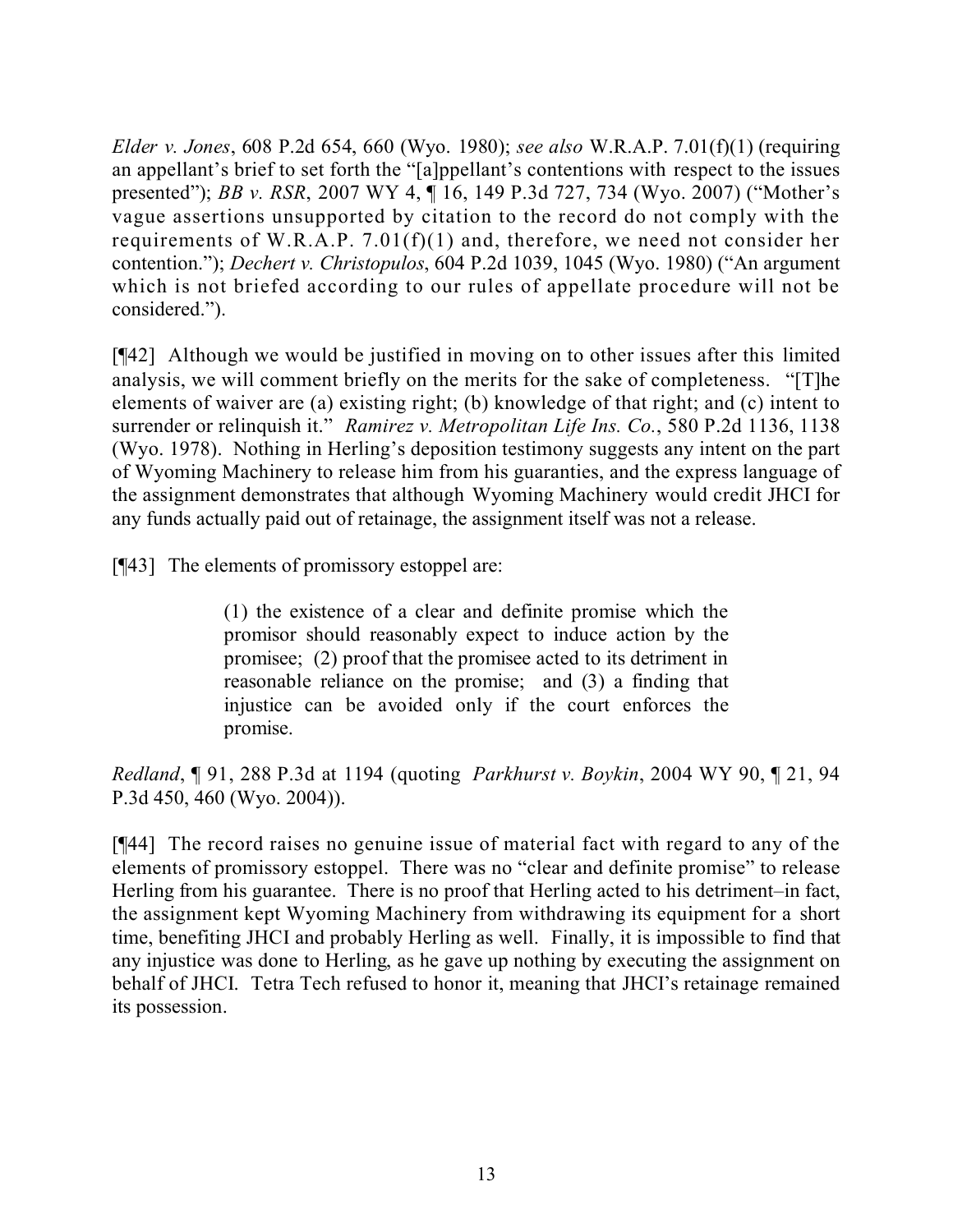[ $[$ 45] Finally, the elements of a common law accord and satisfaction  $6$  are:

(1) that a bona fide dispute existed as to the amount owed that was based on mutual good faith; (2) that the debtor tendered an amount to the creditor with the intent that payment would be in total satisfaction of the debt; and (3) that the creditor agreed to accept the payment in full satisfaction of the debt.

*Acierno v. Worthy Bros. Pipeline Corp.*, 693 A.2d 1066, 1068 (Del. 1997) (footnote omitted). There are no genuine issues of material fact as to any of these elements. The amount JHCI owed Wyoming Machinery was not disputed, and neither was the validity of Herling's guaranties. The assignment was clear that it did not operate as a release of any obligation except to the extent that funds were paid to Wyoming Machinery.

[¶46] For these reasons, we conclude that there were no genuine issues of material fact as to Herling's assertion of the defenses of waiver, promissory estoppel, and accord and satisfaction, and Wyoming Machinery was entitled to judgment as a matter of law, as the district court held.

## *III. Settlement Agreement*

[¶47] Herling also contends that the settlement between Tetra Tech and Wyoming Machinery released him from all claims on his personal guaranties. This is a different argument than his claim that the \$500,000 paid by Tetra Tech should reduce the judgment against him by that amount.

[¶48] The procedural presentation of the defense analyzed in this portion of the opinion is somewhat confusing and warrants some clarification. Herling moved to dismiss Wyoming Machinery's complaint based on the settlement agreement between Tetra Tech and Wyoming Machinery, attaching a copy of the agreement to the motion. It is unclear what category of Wyoming Rule of Civil Procedure 12(b) Herling was attempting to rely upon, and none of the categories include the grounds stated in the motion. It is clear, however, that the motion relied on matters outside the pleadings (the settlement agreement), and so it should have been treated as a motion for summary judgment. W.R.C.P. 56(b). We believe that it was in fact so treated by the parties and the district court, and we will therefore address it as a cross-motion for summary judgment. *See Alm v. Sowell*, 899 P.2d 888, 890–91 (Wyo. 1995) (holding that a motion to dismiss was properly converted to a motion for summary judgment because the plaintiff received ample notice of the conversion and raised no objections).

 6 For the law governing accord and satisfaction by the use of an instrument, *see generally* Wyo. Stat. Ann. § 34.1-3-311 (LexisNexis 2011).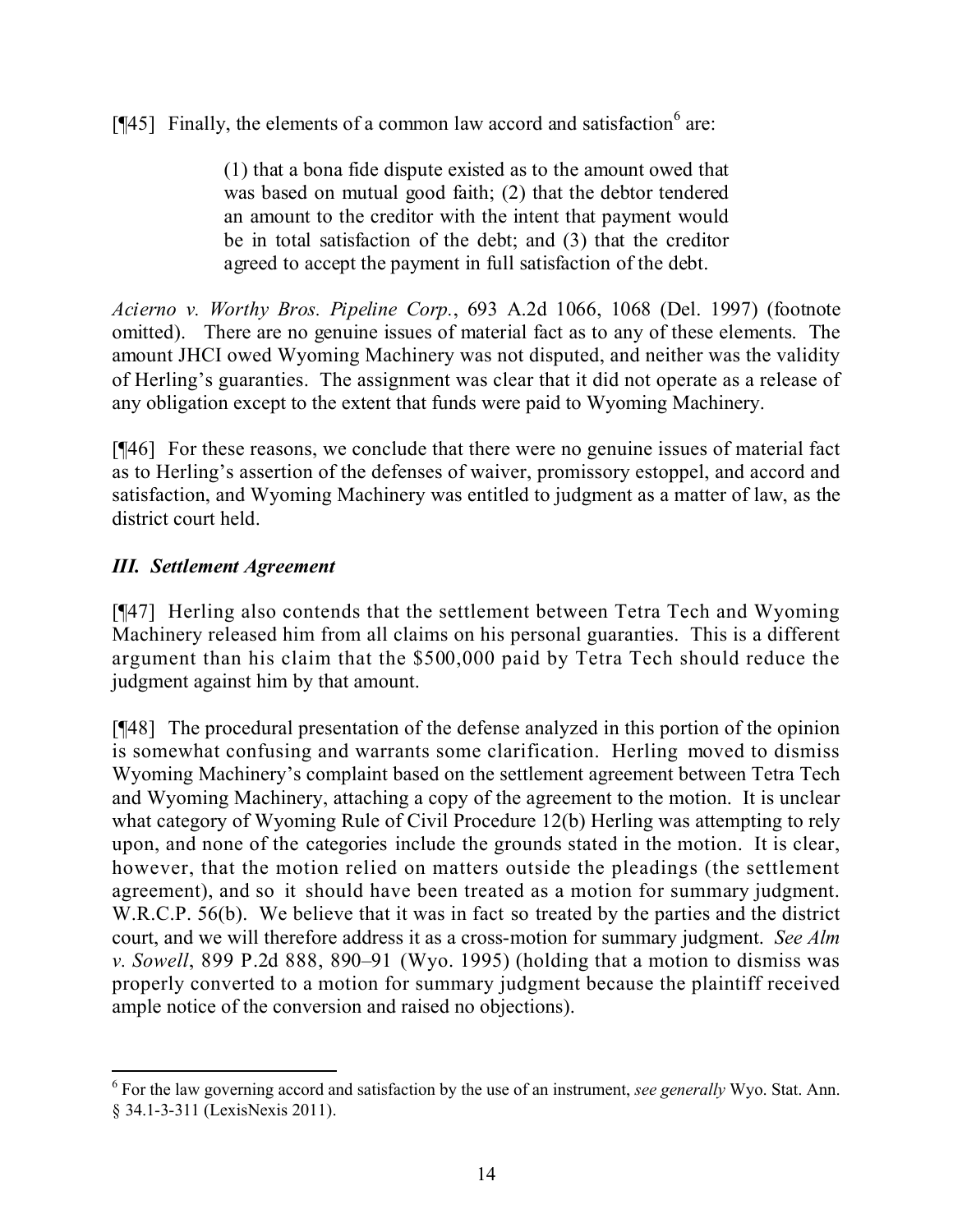[¶49] An order denying a motion for summary judgment is interlocutory and not generally appealable. *McLean v. Hyland Enterprises, Inc.*, 2001 WY 111, ¶ 17, 34 P.3d 1262, 1267 (Wyo. 2001). However, denial of a motion for summary judgment is appealable if it is coupled with a grant of a motion for summary judgment, as is the case here. *Id.*; *Lieberman v. Wyoming.com LLC*, 11 P.3d 353, 356 (Wyo. 2000). We may therefore properly review the district court's denial of Herling's motion in this appeal.

[¶50] The settlement agreement between Tetra Tech, Safeco, and Wyoming Machinery provided as follows:

. . .

#### **RECITALS:**

10. Through this Agreement, the Parties wish to:

a. Resolve any and all disputes between them regarding payment for Wyoming Machinery's equipment, services, parts or transportation costs relating to the Projects, and any claims Wyoming Machinery may otherwise assert against the Projects;

b. Dismiss all claims against Tetra Tech and Safeco in the Natrona Lawsuit;

. . . . .

d. Assign from Wyoming Machinery to Tetra Tech a portion of JHCI's debt and Herling's guarantee of that debt to Wyoming Machinery, in a portion equivalent to the consideration paid by Tetra Tech under this Agreement;

e. Obtain Wyoming Machinery's covenant not to sue or assert any claim against Tetra Tech relating to the Assignment executed by JHCI on or about September 16, 2008, along with related representations and agreements; and,

. . . . .

#### **AGREEMENT**

11. In exchange for the executed documents required by this Agreement, Tetra Tech shall pay Wyoming Machinery, through a regular company check, the amount of \$500,000.00 (the "Settlement Amount"). The Settlement Amount reflects

. . . . .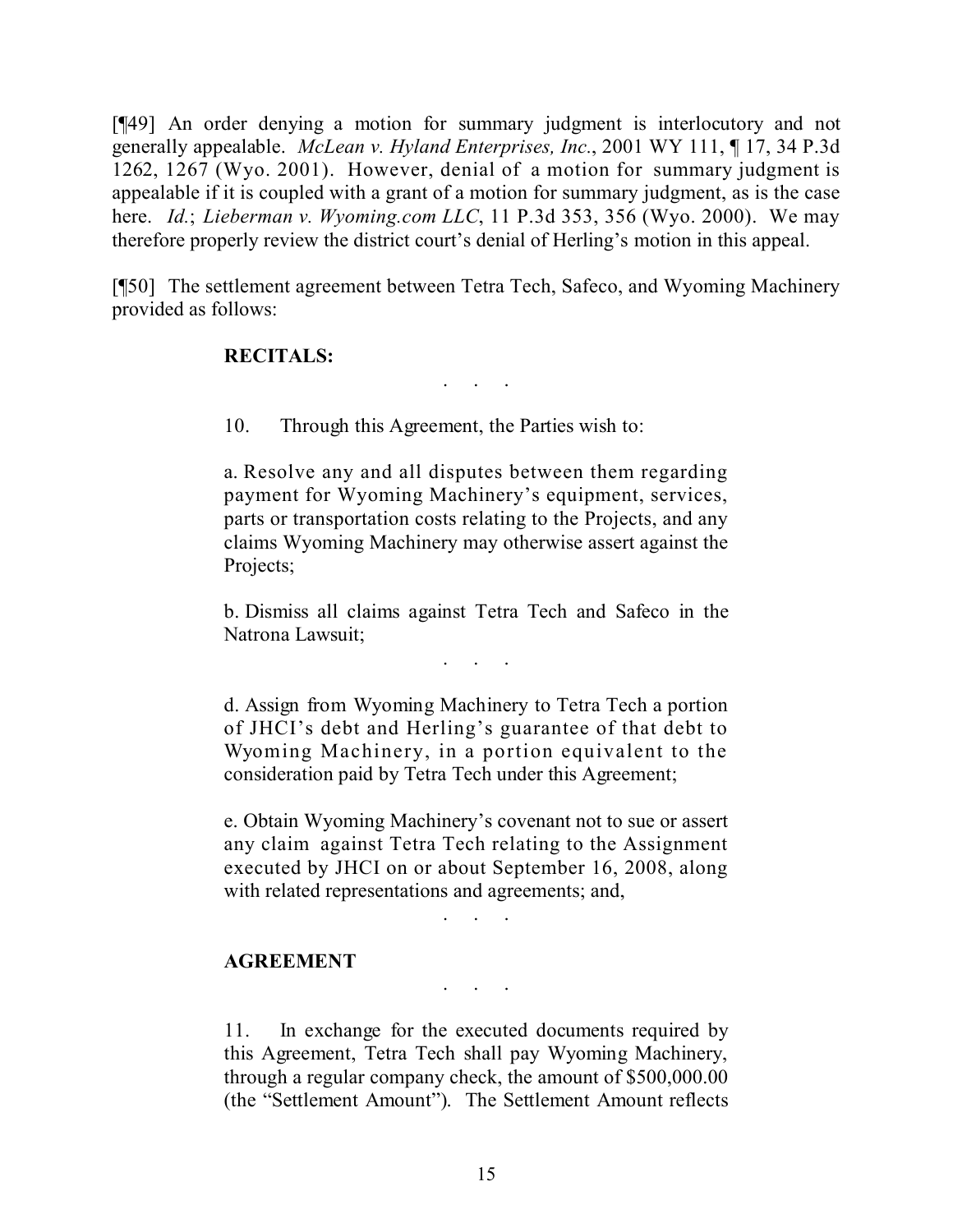full and final payment of all funds due Wyoming Machinery for its equipment, services, parts or transportation costs relating to the Projects.

12. In exchange for the Settlement Amount, Wyoming Machinery, through its counsel or other fully authorized officer, shall execute and deliver to Tetra Tech's counsel, the following documents which are incorporated in this Agreement by reference:

. . . . .

e. Wyoming Machinery's Partial Assignment of Claim Against JHCI and Jerry Herling, in the form attached as **Exhibit E**.

. . . . .

14. Wyoming Machinery, for itself and its successors and assigns, hereby covenants not to sue Tetra Tech, and waives and releases any and all claims against Tetra Tech, related to the "Assignment of Interest" executed by Jerry Herling Construction on September 16, 2008 . . . .

15. With respect to the Natrona Lawsuit, Wyoming Machinery hereby agrees as follows:

. . . .

i. Wyoming Machinery shall not dismiss, waive, compromise or settle any claim asserted or judgment obtained against Jerry Herling in the Natrona Lawsuit without giving Tetra Tech 15 days advance notice of Wyoming Machinery's intent to do so and the terms of any such dismissal, waiver, compromise or settlement.

ii. Wyoming Machinery shall pay to Tetra Tech all amounts paid by or on behalf of Jerry Herling to Wyoming Machinery as a result of any settlement or judgment in the Natrona Lawsuit to the extent those payments exceed the amount of any judgment entered in favor of Wyoming Machinery against Jerry Herling less the amount paid by Tetra Tech to Wyoming Machinery under this Agreement. In the event Wyoming Machinery reaches a settlement with Jerry Herling, Wyoming Machinery and Tetra Tech agree to negotiate an agreed-upon amount of Wyoming Machinery's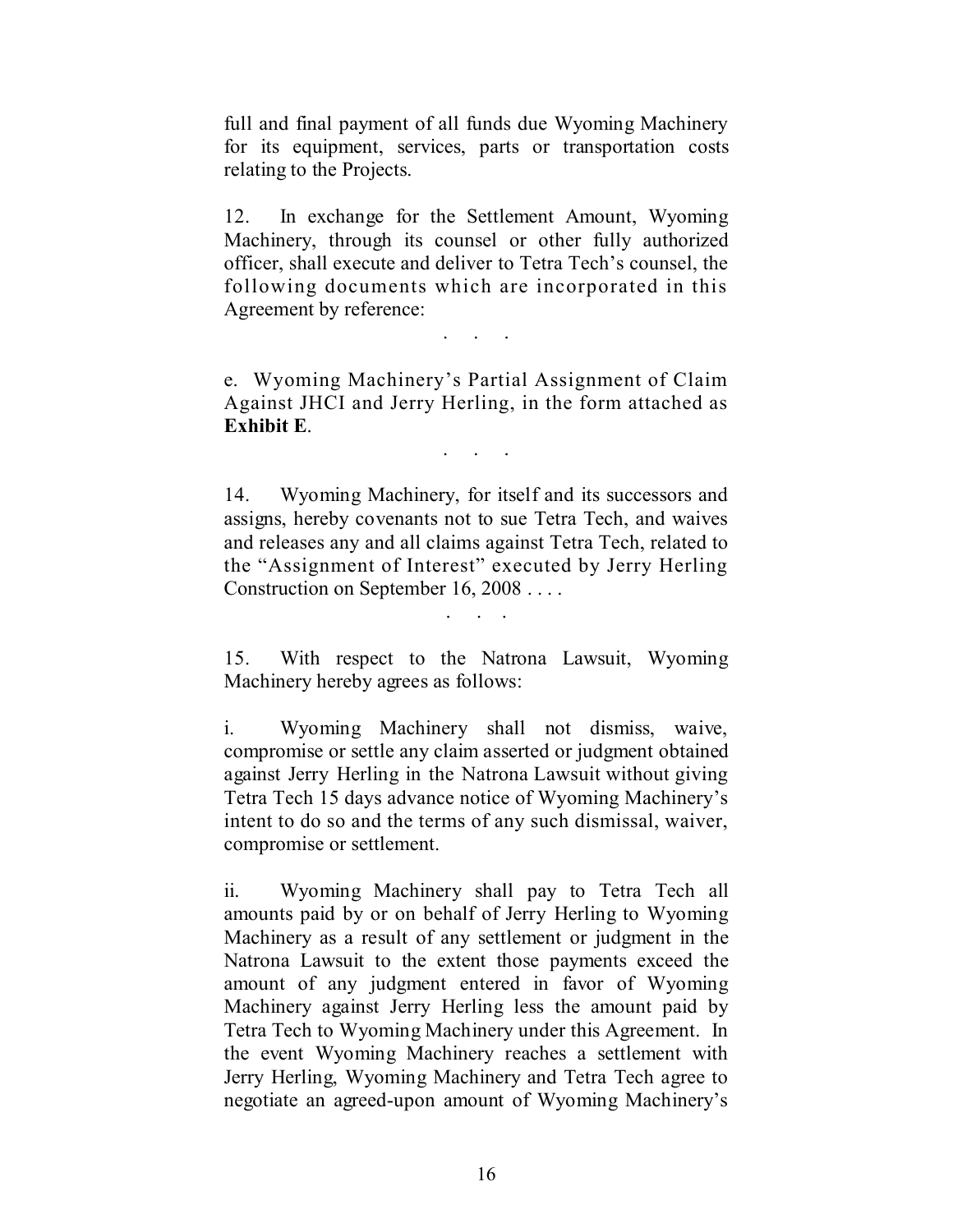claim, and to engage in binding mediation of such amount, if unable to agree.

iii. Wyoming Machinery agrees to file a motion for summary judgment on its claims against Jerry Herling in the Natrona Lawsuit on or before February 1, 2011.

. . . . .

[¶51] Herling claims that the settlement agreement released both JHCI's liability and his personal guaranties as a matter of law. He acknowledges that neither he nor JHCI were parties to the settlement agreement. However, he relies upon paragraph 11 of the agreement, which states that the settlement amount reflects full and final payment of all funds due Wyoming Machinery, and the fact that the agreement requires an assignment of part of Wyoming Machinery's claim against JHCI and Herling to Tetra Tech. He contends that the district court therefore erred when it found that he was not released from his guaranties.<sup>7</sup>

[¶52] Like the assignment discussed above, we review the settlement agreement according to our usual principles of contract interpretation. A "cardinal principle" in our review of contracts is that "a document should be read to give effect to all its provisions and to render them consistent with each other." *Mastrobuono v. Shearson Lehman Hutton, Inc.*, 514 U.S. 52, 63, 115 S. Ct. 1212, 1219, 131 L. Ed. 2d 76 (1995) (citation omitted). We presume that "each particular provision is placed in a contract for a purpose," and "therefore avoid constructions which would render a provision meaningless." *Treemont, Inc. v. Hawley*, 886 P.2d 589, 594 (Wyo. 1994) (citation omitted). Herling urges us to read the assignment provision of the settlement agreement as a complete release of his obligations, contending that "[t]he debt and the guarantee [sic] no longer belonged to Wyoming Machinery. Finding any other way would make a number of the provisions in the settlement agreement meaningless."

[¶53] Wyoming Machinery only agreed to a dismissal of all claims against Tetra Tech and Safeco. It did not agree to release its claims against Jerry Herling and JHCI. In fact, the settlement agreement specifically required Wyoming Machinery to pursue its claims against Herling and not to settle them without advance notice to Tetra Tech. Read in context, the phrase "full and final payment of all funds due Wyoming Machinery for its equipment, services, parts or transportation costs relating to the Projects" clearly refers to

 $<sup>7</sup>$  Herling does not challenge the district court's finding that he was not a third-party beneficiary of the</sup> agreement, and we therefore decline to consider that aspect of the court's ruling. *See Ferrell v. Knighten*, 2013 WY 37, ¶ 12, 298 P.3d 161, 163 (Wyo. 2013) ("Since Ultra failed in its opening brief to designate or argue the issue of the propriety of the holding by the district court that it contractually waived its right to seek judicial review of the arbitration award, the holding is uncontested." (quoting *Ultra Resources, Inc. v. McMurry Energy Co.*, 2004 WY 121, ¶ 13, 99 P.3d 959, 964 (Wyo. 2004))).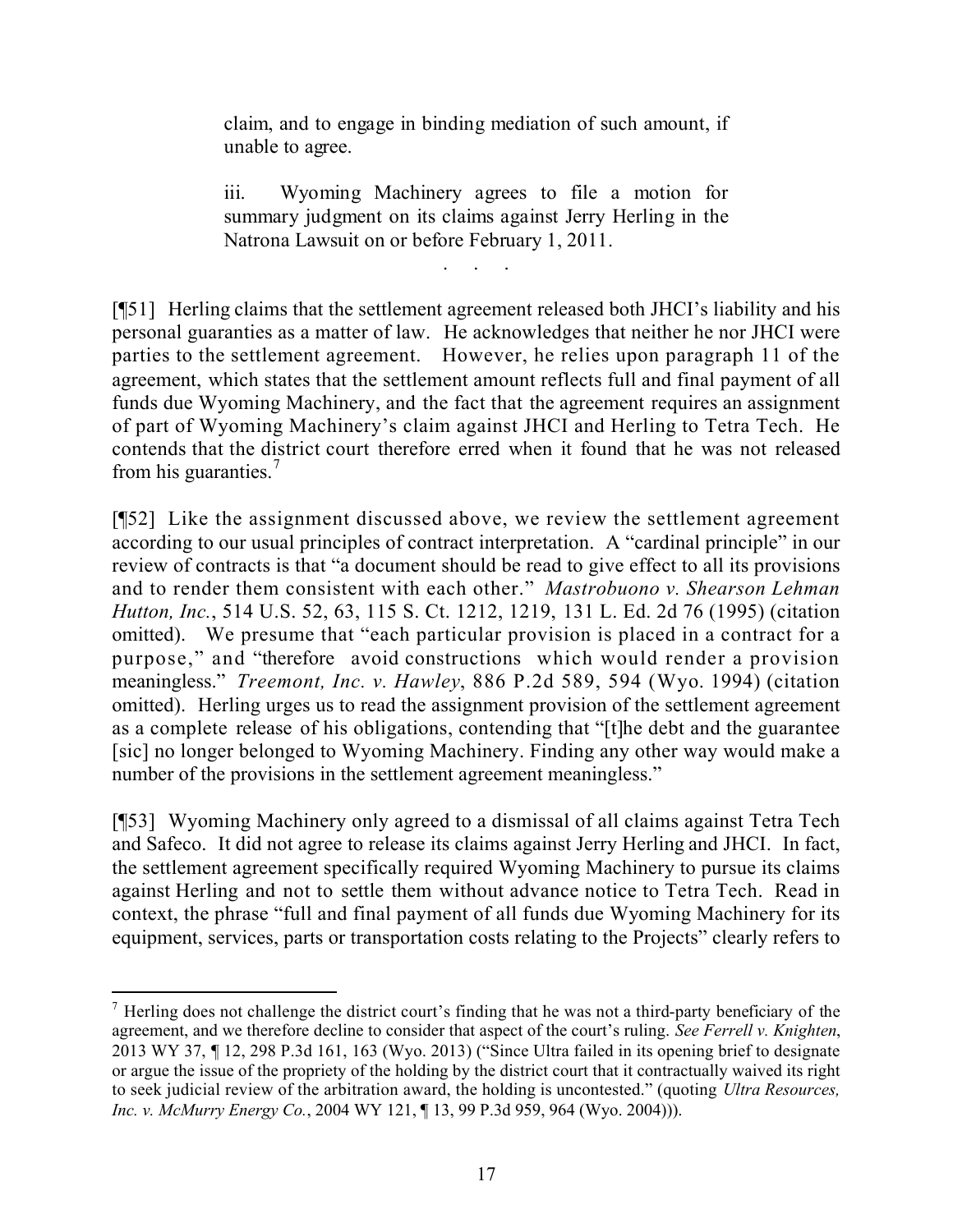all funds due Wyoming Machinery from Tetra Tech, not all funds due Wyoming Machinery from JHCI or Herling.

[¶54] In addition, Wyoming Machinery only agreed to assign \$500,000 of its claim to Tetra Tech, making the assignment partial. Whether the assignor of part of a claim may pursue the entire claim is a question discussed below. The clear language of the settlement agreement left Wyoming Machinery with a claim of at least \$884,019.59.

[¶55] The construction urged by Herling would render portions of the agreement meaningless and nonsensical. Herling argues, in effect, that Wyoming Machinery intended to settle its claim of approximately \$1.38 million for only \$500,000, and to give up its right to recover from him when he was not even a party to that agreement. There were no genuine issues of material fact, and the clear language of the agreement did not release Herling from his obligations under the guaranties as a matter of law, as the district court concluded.

# *IV. Amount of the Judgment*

[¶56] Herling contends that Wyoming Machinery's statement of material facts on summary judgment demonstrates that it credited his account for Tetra Tech's \$500,000 settlement payment at some point. Herling also claims that the \$1,383,472.93 judgment amounts to double recovery because Tetra Tech paid \$500,000 to settle with Wyoming Machinery and he was not credited for that payment even though the funds were taken from JHCI's retainage account. He further contends that Tetra Tech recovered a judgment for the \$500,000 settlement payment in the separate federal case against JHCI, and that Wyoming Machinery's recovery of a judgment for that amount in this case would be a double recovery. He argues that there were genuine issues of material fact regarding the correct amount of the judgment, and that it was therefore error for the district court to enter judgment against him for the full \$1,383,472.93.

[¶57] Wyoming Machinery claims that the settlement with Tetra Tech only resolved its claim that Tetra Tech induced it to provide lien waivers and then refused to pay the funds promised, wrongfully causing Wyoming Machinery to forego actions and remedies it might otherwise have pursued. It is, of course, difficult to understand why Wyoming Machinery would partially assign its claim against JHCI and be obligated to repay Tetra Tech if it collected more than the amount it was owed less \$500,000 if the settlement was in fact of an entirely unrelated claim.

## *A. Procedural Issues*

[¶58] The record on this issue presents two complications beyond those addressed by the parties in their briefing. First of all, as just noted, the settlement agreement provided that Wyoming Machinery would complete a partial assignment of its claim against JHCI and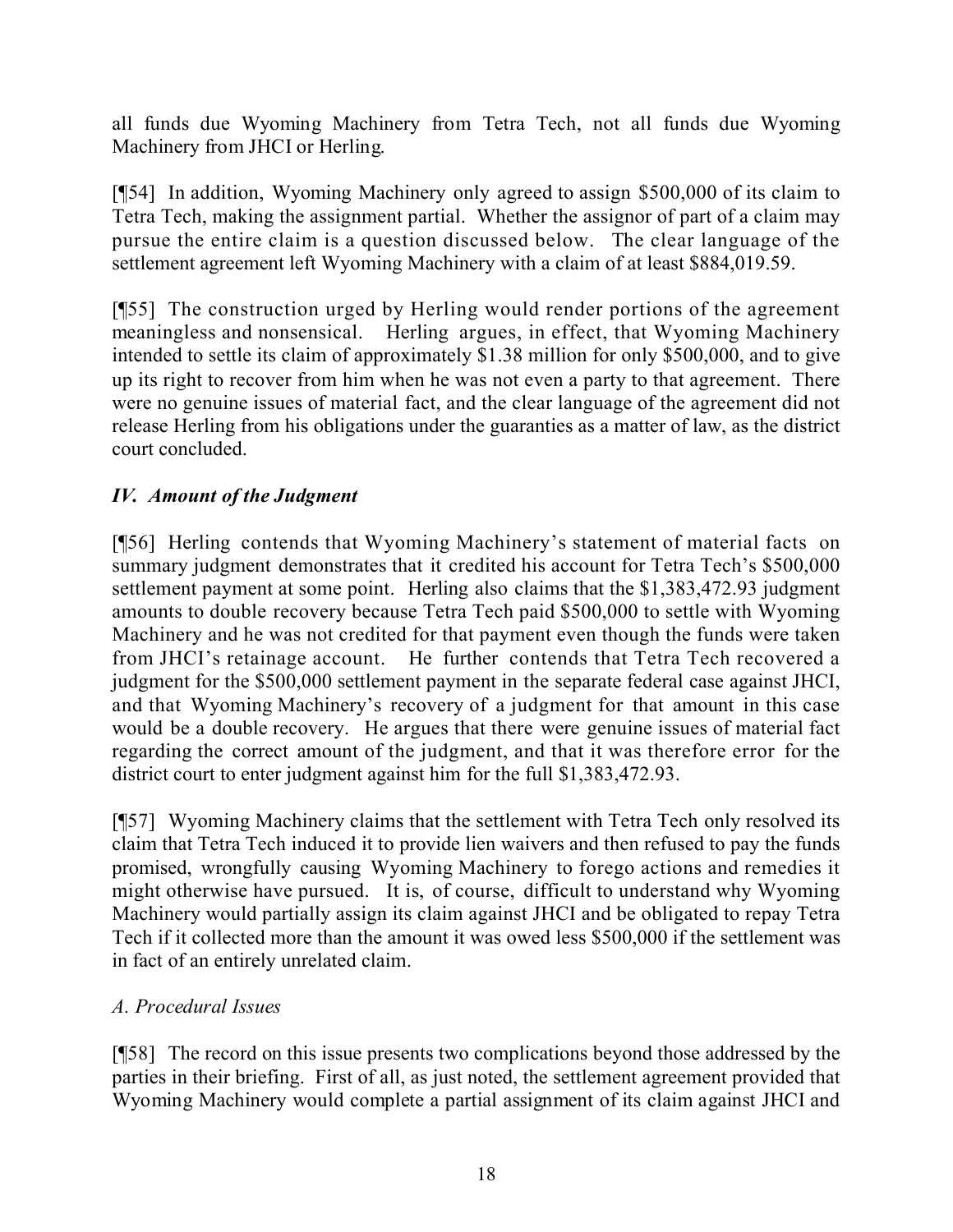Herling to Tetra Tech on a document which was attached to the agreement as Exhibit E. Exhibit E is not in the record in either an executed or unexecuted form.

[¶59] If in fact Wyoming Machinery assigned part of its claim against Herling to Tetra Tech, then obviously that portion of the claim belonged to Tetra Tech and not to Wyoming Machinery, even though the agreement required Wyoming Machinery to attempt to collect the \$500,000 Tetra Tech had paid and reimburse it to the extent it was successful in recovering more than the \$884,019.59 it claimed it was still owed. However, nothing in the settlement agreement prohibited Tetra Tech from using its assignment to try to collect directly from Herling itself. There were therefore two parties who could have pursued collection against Herling simultaneously because of the partial assignment.

[¶60] The general rule regarding collection on partial assignments is set forth in 6 Am. Jur. 2d *Assignments* § 143 (2008):

## **§ 143. Partial assignments**

If an assignment of a debt is only partial, it cannot be enforced against the debtor without his or her consent or the joinder in an equitable proceeding of all persons entitled to the various parts of the total debt. Thus, when either the assignor or assignee has sued alone for his or her part of the claim, the defendant may insist that the rule against splitting the cause of action be applied by moving that the owner of the other part of the claim be made a party.

*See also Miller v. Dannie Gilder, Inc.,* 966 S.W.2d 397, 399 (Mo. Ct. App. 1998); *Louisville & N. R. Co. v. Mack Mfg. Corp.*, 269 S.W.2d 707, 709 (Ky. 1954); Restatement (Second) of Judgments § 49 cmt. b (1982).

[¶61] Some of the complexities this appeal presents might have been avoided if Herling had sought joinder of all owners of the claim against him in this case. However, although Wyoming Machinery originally sued for the entire amount of its claim, it then received \$500,000 in settlement from Tetra Tech. After that, when it moved for summary judgment, Wyoming Machinery's statement of undisputed facts indicated that it sought to recover \$884,019.59, not the full \$1,383,472.93 it had originally claimed. This may have been the result of error or inadvertence, but it is not surprising that Herling did not attempt to join Tetra Tech to avoid a double recovery at that point, because it would have appeared to him that Wyoming Machinery only sought to recover the unassigned portion of its claim.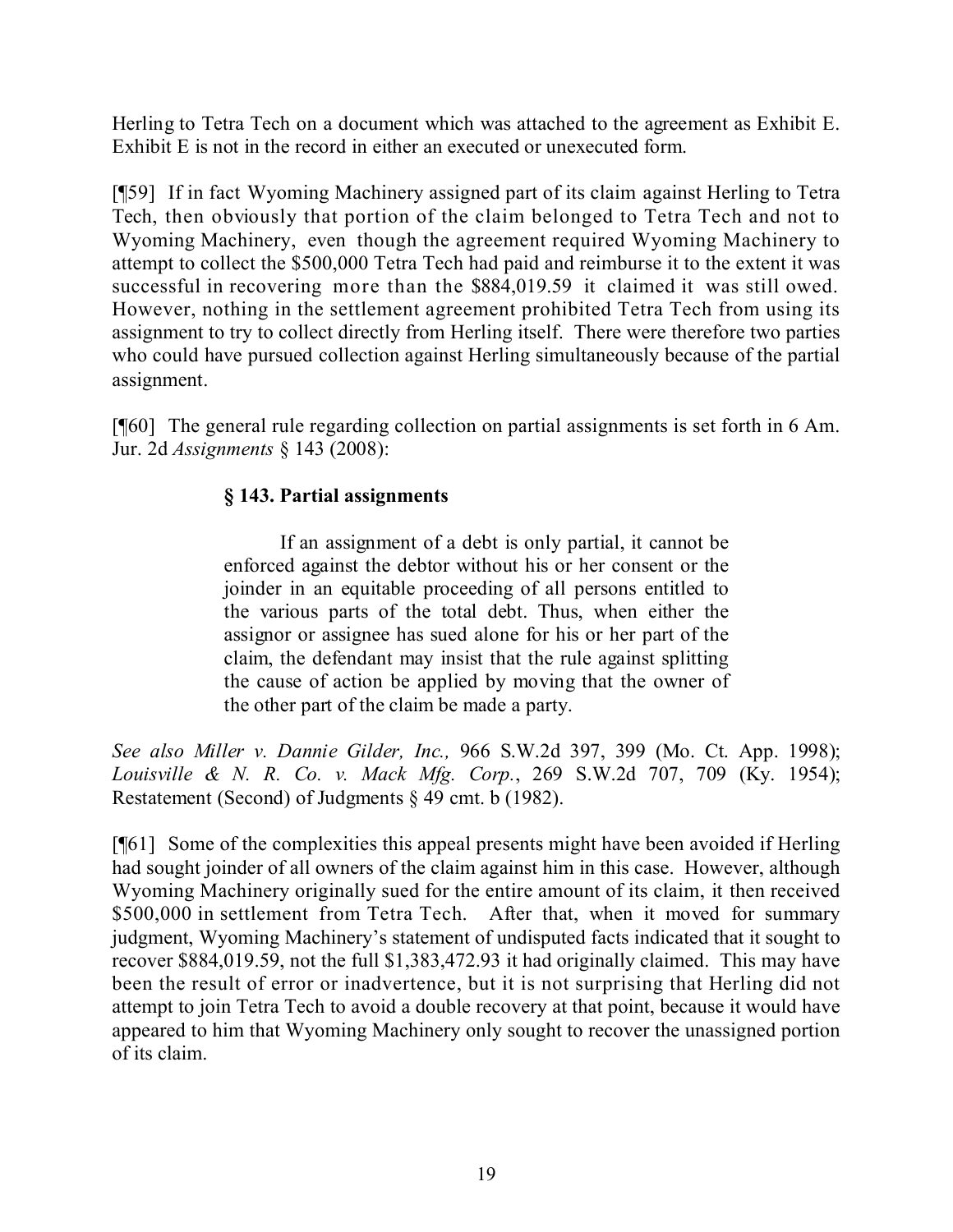[¶62] It is true that statements of undisputed facts under W.R.C.P. 56.1 do not establish those facts standing alone. Rule 56.1 statements are only intended "to identify just what facts are actually in dispute." *Bordelon v. Chicago Sch. Reform Bd. of Trustees*, 233 F.3d 524, 528 (7th Cir. 2000). *See also N.Y. State Teamsters Conference Pension & Ret. Fund v. Express Servs., Inc.*, 426 F.3d 640, 649 (2d Cir. 2005) (noting Rule 56.1 statements are "essential tools for district courts, permitting them to efficiently decide summary judgment motions by relieving them of the onerous task of hunt[ing] through voluminous records without guidance from the parties." (internal quotation marks omitted)). On the other hand, Herling can hardly be faulted for relying on Wyoming Machinery's statement that it sought judgment for \$884,019.59 when he responded to the motion for summary judgment.

[¶63] The order Wyoming Machinery proposed after the oral ruling put Herling on notice that it was seeking recovery of the full \$1,383,472.93, and he promptly moved to join Tetra Tech and to argue the impact of the federal court judgment on the amount owed. His opposition to the motion and request to join Tetra Tech were filed after the hearing at which the district judge orally indicated that she would grant the motion, but they were both before the district court when the written order granting summary judgment was entered.

[¶64] We must determine whether the amount of the award to Wyoming Machinery was correct as a matter of law against this unusual procedural backdrop.

## *B. Possible Double Recovery*

[¶65] We recently discussed the principles governing possible double recoveries in *Dorr v. Smith, Keller & Associates*, 2010 WY 120, 238 P.3d 549 (Wyo. 2010) (*Dorr V*). In that case, which spanned approximately twenty years and generated five appeals to this Court, Dorr claimed that settlement funds paid by his father and a bank in a separate case should be credited against the judgment against him, and that he was therefore entitled to a partial satisfaction of the judgment. After holding an evidentiary hearing, the district court disagreed, and that decision was affirmed on appeal. This Court commented as follows:

> Wyoming law does not favor double recoveries for the same legal injury. A judgment debtor is, therefore, entitled to credit against a judgment for a settlement that pertains to claims included in the judgment, but is not entitled to credit for settlement of claims that were not part of the judgment. The party asserting satisfaction of a judgment has the burden of proof.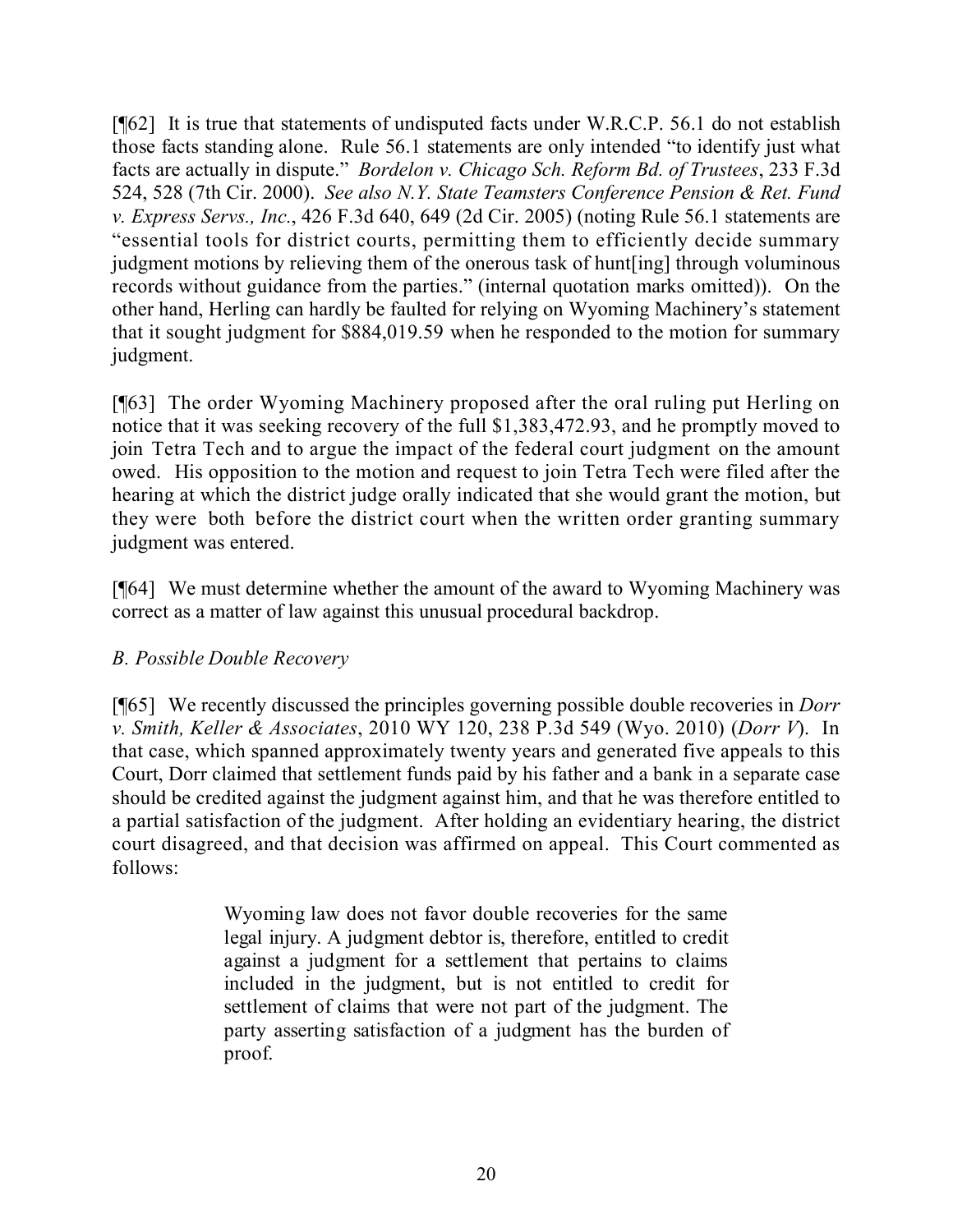The decision about whether a credit against an outstanding judgment should be allowed is controlled by principles of equity.

*Id.* at ¶¶ 23–24, 238 P.3d at 554–55 (citations omitted) (internal quotation marks omitted). *See also Singer v. Olympia Brewing Co.*, 878 F.2d 596, 600 (2nd Cir. 1989) ("[W]hen a plaintiff receives a settlement from one defendant, a nonsettling defendant is entitled to a credit of the settlement amount against any judgment obtained by the plaintiff against the nonsettling defendant as long as both the settlement and judgment represent common damages."); 8 *Bollinger v. Rheem Mfg. Co.*, 381 F.2d 182, 185 (10th Cir. 1967) ("[A]ppellant, who asserted the double recovery, had the burden to show that the settlement and satisfaction of the judgment entered against him would together constitute a double recovery by Rheem for the same losses.").

[¶66] To the extent Herling argues that the judgment against JHCI in federal court alone entitles him to a credit against the judgment in this case, we disagree. A creditor may obtain a judgment against both a debtor and a guarantor on the same debt. Restatement (Second) of Judgments § 49 cmt. a (1982) (early common law rules permitting only one judgment on a joint obligation are obsolete and no longer followed).A judgment creditor does not automatically receive funds–he merely obtains the right to execute on the assets of a judgment debtor to satisfy his judgment.<sup>9</sup>

[¶67] Payments made by the judgment debtor or resulting from execution on his property should be credited against a judgment against a guarantor, and a satisfaction of both judgments should be entered when the debt is paid in full, regardless of who paid the funds. The modern rule allowing only one satisfaction of multiple judgments on a joint obligation protects against a double recovery. *Dorr*, ¶ 23, 238 P.3d at 554 ("A judgment debtor is, therefore, entitled to credit against a judgment for a settlement that pertains to claims included in the judgment, but is not entitled to credit for settlement of claims that were not part of the judgment.") (citation omitted); Restatement (Second) of Judgments  $\S$ 49 cmt. a; § 50(2), cmt. a, cmt. d (1982) (A judgment determining the amount of a joint obligation which is then paid in full by one obligor precludes recovery by the obligee from others jointly liable for the obligation); *id.* at § 50(1)(b) (the general rule of nonpreclusion does not apply to the extent of the law of suretyship).

 $\overline{a}$ 

<sup>&</sup>lt;sup>8</sup> Singer was a securities fraud case. The commentary above should not be construed to apply to cases decided under Wyoming's comparative fault statute. We have held that settlements paid by one tortfeasor are not set off against a judgment against another because each tortfeasor is held to pay only the damages related to his share of fault under Wyoming Statute § 1-1-108. *Rudy v. Bossard*, 997 P.2d 480, 486–87 (Wyo. 2000).

<sup>9</sup> Of course, judgments also become liens on the judgment debtor's real property. Wyo. Stat. Ann. § 1- 17-302 (LexisNexis 2011). They may be registered and become liens in other states, depending on the law of the particular state. *See, e.g.*, Wyo. Stat. Ann. § 1-17-703 (LexisNexis 2011).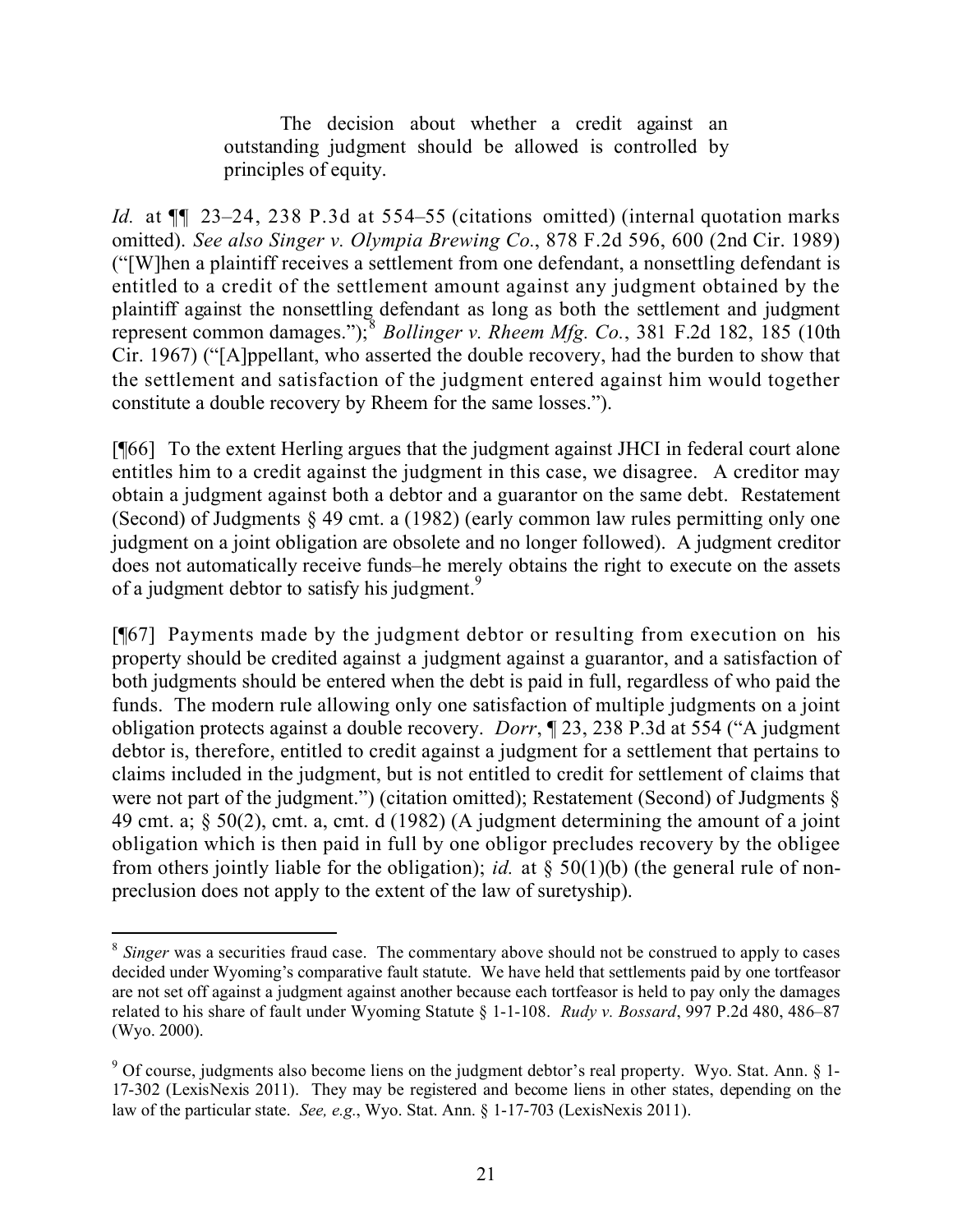[¶68] In the language of the Restatement of Suretyship and Guaranty, the secondary obligor (Herling) has a defense on its obligation to the obligee (Wyoming Machinery) to the extent the underlying obligation has been discharged by performance or satisfaction by the principal obligor (JHCI). Restatement (Third) of Suretyship and Guaranty  $\S$  19(a) (1996). A guarantor acquires a right of subrogation against the primary obligor for any payments the guarantor makes on the judgment. *Id.* § 22; Peter A. Alces, *The Law of Suretyship and Guaranty* § 7:1 (2003). In this case, in which Herling is the majority shareholder of a company in bankruptcy, that right is probably of no value to him. But stated simply, two separate judgments on a single obligation result in only one satisfaction, and the guarantor has a right to recover whatever he pays to satisfy the judgment from the principal obligor.

[¶69] If Tetra Tech did in fact recover a judgment for the \$500,000 it paid Wyoming Machinery against JHCI in the federal case described above, a fact which is not clear to us, it may never recover anything at all or less than that amount by execution. A guaranty would be worthless if the rendering of a judgment against the primary obligor would be deemed payment of the underlying obligation. If any portion of the judgment is ever paid, the effect of payment can be determined in post-judgment proceedings to declare the judgment satisfied as in *Dorr V*.

[¶70] The real question is whether the \$500,000 paid by Tetra Tech from JHCI's retainage account belonged to JHCI or to Tetra Tech. If it belonged to JHCI, Herling would be entitled to credit for it, because it would have reduced JHCI's obligation to Wyoming Machinery. If instead it belonged to Tetra Tech by virtue of JHCI's default on its contractual obligations, then it should not be credited against the judgment because Tetra Tech settled part of Wyoming Machinery's claim against JHCI with money it owned and is entitled to recover. *Dorr*, ¶ 24, 238 P.3d at 555 (principles of equity control decisions regarding credit against an outstanding judgment).

[¶71] The record contains evidence that JHCI failed to properly perform its contractual obligations and thereby forfeited its right to the retained funds. Tetra Tech's vice president of project services testified by deposition that his company's subcontracts allowed it to stop payments from retained funds if a subcontractor like JHCI was not paying its suppliers. If Tetra Tech is correct in its contentions, Herling may not be "entitled to credit for settlement of claims that were not part of the judgment." *Dorr*, ¶ 23, 238 P.3d at 554. Unfortunately, Tetra Tech's subcontract with JHCI is not a part of the appellate record. The record does reflect that Tetra Tech paid all of the retained funds to JHCI's suppliers and vendors.

[¶72] Herling admitted at his deposition that JHCI would only have been entitled to the retained funds after completing the dirt work on the wind farm projects. However, he also claimed that Tetra Tech breached its agreement with JHCI and prevented it from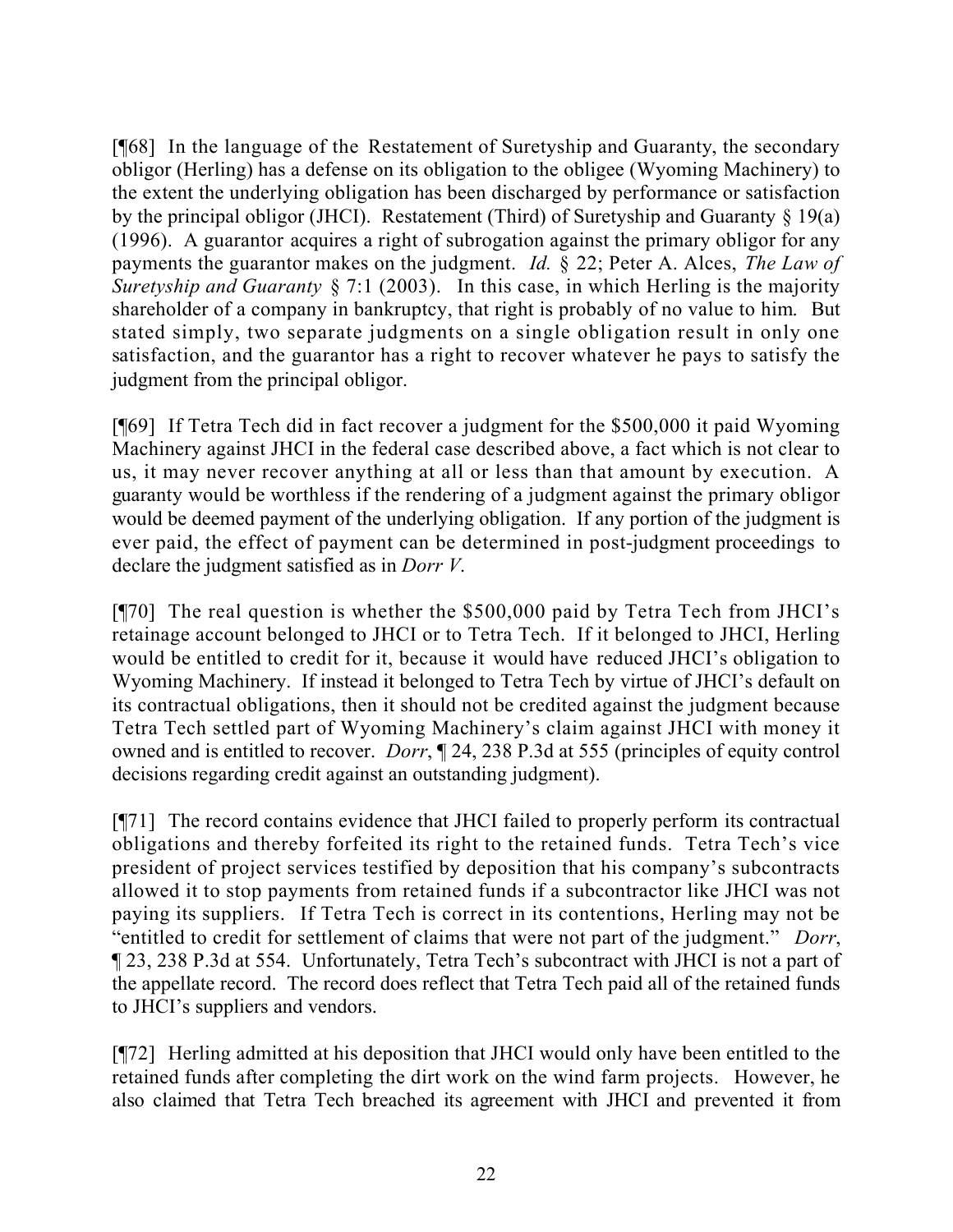completing its contract, in which case perhaps the funds rightfully belonged to JHCI for work it had completed. Tetra Tech's accounting records show that JHCI's retainage account was reduced by \$500,000 by the payment to Wyoming Machinery. The records in question were attached as an exhibit to Herling's objection to Wyoming Machinery's proposed order submitted under W.R.C.P. 58(a). The Walker affidavit, along with demonstrative exhibits used by Tetra Tech's expert accountant in the federal case, likewise attested that Tetra Tech sought recovery of its \$500,000 settlement payment in the federal case, although these documents did not reflect whether these funds were paid from JHCI's retainage account.

[¶73] The affidavit and accounting records would normally have had to have been filed, at the very latest, the day before the hearing on the motion for summary judgment. W.R.C.P.  $6(c)(1)$ . However, Herling only received notice that Wyoming Machinery claimed \$1,383,472.93 rather than the \$884,019.59 in Wyoming Machinery's statement of undisputed facts when it served a proposed order after the hearing. The affidavit and accounting records were before the district court when it entered its order, and Wyoming Machinery did not move to strike them. Given these unusual circumstances, we will consider the accounting records and the Walker affidavit as documents before the district court when summary judgment was granted. *See* W.R.C.P. 6(b) ("When by these rules . . . an act is required or allowed to be done at or within a specified time, the court . . . for cause shown may at any time in its discretion . . . upon motion made after the expiration of the specified period permit the act to be done where the failure to act was the result of excusable neglect . . . ."); 10A Charles A. Wright et al., *Federal Practice and Procedure* § 2719 (3d ed. 2005) (stating that Federal Rule of Civil Procedure 6(b), which is similar to its Wyoming counterpart, "gives the judge authority to accept a tardy affidavit when it is appropriate to do so").

[¶74] The jury in the federal case may have determined that Tetra Tech owned the funds in the retainage account by virtue of a breach of contract by JHCI. A decision as to the ownership of those funds may control in this case under principles of issue preclusion or suretyship law. Herling was aware of the claims by Tetra Tech because he was originally a party to and participated in the federal proceedings as JHCI's CEO. *See, e.g.*, *Little v. Pizza Wagon, Inc.*, 432 So. 2d 1269, 1271–72 (Ala. 1983) (guarantor failed to carry his burden of showing no genuine issues of material fact as to the preclusive effect of federal proceedings); *Bartle v. Health Quest Realty VII*, 768 N.E. 2d 912, 919–20 (Ind. App. 2002) (guarantor in privity with debtor bound by judgment against obliger by virtue of collateral estoppel or issue preclusion); *Texas W. Oil & Gas Corp. v. First Interstate Bank of Casper*, 743 P.2d 857, 865 (Wyo. 1987) (principal obligor entitled to a motion to dismiss on grounds of collateral estoppel where plaintiff had obtained an earlier judgment against the guarantor), *adhered to*, 749 P.2d 278 (Wyo. 1988); 38 Am. Jur. 2d *Guaranty*, § 90 (2010) ("A guarantor who had notice of an action brought by the creditor against the principal debtor, and had an opportunity to be heard, is precluded from questioning the debtor's liability.") (citation omitted); 74 Am. Jur. 2d *Suretyship* § 109 (2010).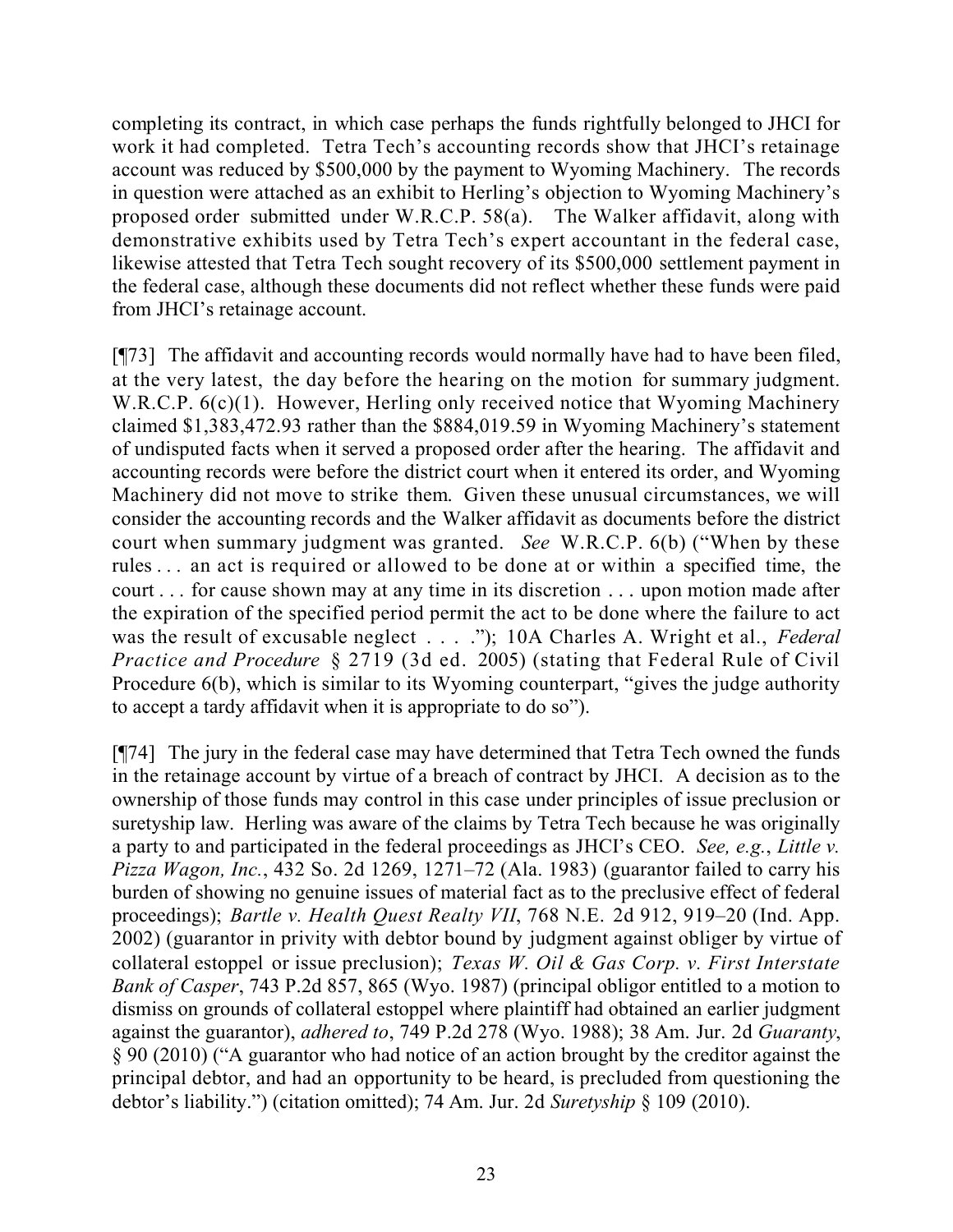[¶75] At oral argument, counsel agreed that this Court could take judicial notice of the federal court proceedings under Wyoming Rule of Evidence 201. We have referred to that court's record to the extent necessary to determine the timing of the proceedings of the state district court vis-à-vis those of the federal district court. However, nothing in the record on appeal suggests that the Natrona County District Court had the federal court record available to it. As already noted above, our review is limited to the record before the district court, and we cannot therefore rely on the federal court record when we review the order granting summary judgment. *See Redland*, ¶ 47, 288 P.3d at 1185 ("We review a summary judgment in the same light as the district court, using the same materials and following the same standards.") (citation omitted).

[¶76] The record before the district court does not independently reflect whether the \$500,000 paid in settlement by Tetra Tech rightfully belonged to it or to JHCI. The subcontract between Tetra Tech and JHCI may specify the circumstances under which Tetra Tech was entitled to the retention, but it is not in this record. All we are able to divine from the record before us, viewing the evidence in the light most favorable to Herling, is that the funds came from JHCI's retainage account, and that there is a dispute as to whether Tetra Tech properly held and used them.

[¶77] We therefore conclude that Herling has raised genuine issues of material fact as to the ownership of the funds used to pay the Tetra Tech/Wyoming Machinery settlement. The case must therefore be remanded to determine whether the \$500,000 paid by Tetra Tech should be credited to Herling or not. *Cf. Little*, 432 So. 2d at 1272–73 (reversing and remanding the trial court's grant of summary judgment for development of a more complete record regarding the preclusive effect of federal litigation on the guarantor's liability). We reach no conclusion as to whether this issue could be resolved on a motion for summary judgment on remand. The district court may adopt its previous findings regarding the effect (or lack thereof) of the settlement agreement and assignment on Herling's guaranties and limit further proceedings to those necessary to determine the correct amount of the judgment. *See* W.R.C.P. 56(d). The parties and the district court may also wish to consider whether Tetra Tech should be joined as a party to determine its rights under the partial assignment, if there was one.

## **CONCLUSION**

[¶78] The district court properly concluded that JHCI's assignment of retainage and Wyoming Machinery's settlement agreement with Tetra Tech and Safeco did not release Herling from his personal guaranties as a matter of law. There are no genuine issues of material fact as to Wyoming Machinery's claim that JHCI owed it \$1,383,472.93 and that Herling guaranteed payment of that amount as a matter of law. However, Herling successfully raised genuine issues of material fact as to the ownership of the funds in JHCI's retainage account with Tetra Tech, and therefore as to whether he was entitled to